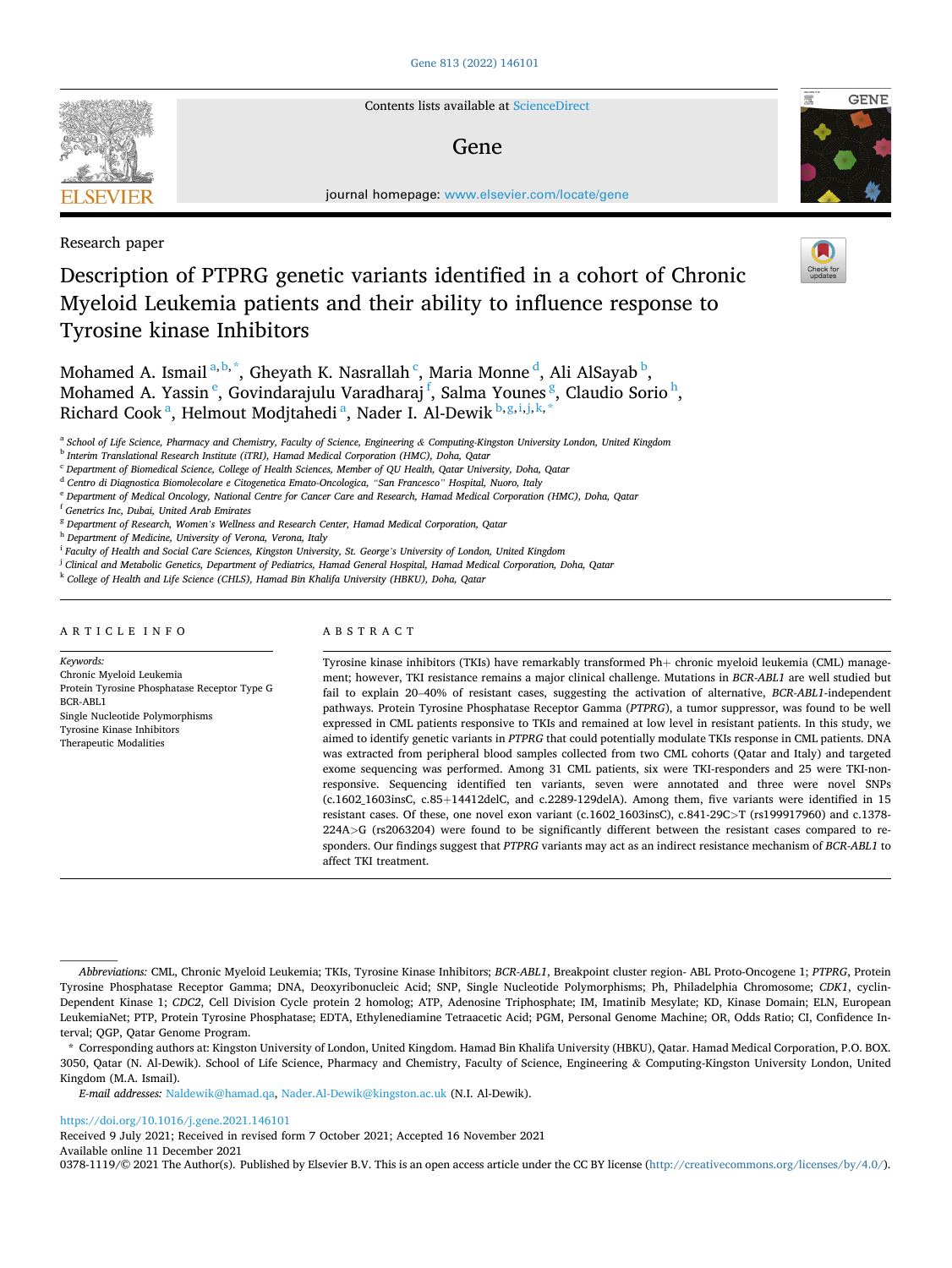## **1. Introduction**

Chronic myeloid leukemia (CML) is a myeloproliferative disorder of primitive hematopoietic progenitor cells caused by the fusion protein kinase derived from a reciprocal translocation between the *ABL1* tyrosine kinase gene at chromosomes 9 and the *BCR* gene at chromosome 22. This translocation results in the creation of a *BCR*-*ABL1* hybrid oncogene on the derivative Philadelphia (Ph) chromosome and the formation of a constitutively active BCR-ABL protein with enhanced tyrosine kinase activity in CML [\(Jabbour and Kantarjian, 2020\)](#page-7-0). The *BCR*-*ABL1* gene is ubiquitously expressed and is regulated by cyclin-dependent kinase 1 (*CDK1*) or cell division cycle protein 2 homolog (*CDC2*)-mediated phosphorylation. Thus, mutations in *CDKI/CDC2* can cause alterations in several cell signaling pathways, leading to loss of regulation of DNA damage response and apoptosis of cells, contributing to the cancerous condition in CML patients ([Willis et al., 2005; Vaidya et al., 2015](#page-8-0)).

Tyrosine kinase inhibitors (TKIs) have remarkably changed CML management by targeting the ATP binding site of the Abl protein kinase leading to stabilization of the inactive form of *BCR-ABL1* [\(Asnafi et al.,](#page-7-0)  [2019\)](#page-7-0). Currently, there are four TKIs approved for CML treatment: the first generation (Imatinib Mesylate) (IM), the second generation (Nilotinib and Dasatinib), and the third generation TKI (Ponatinib) [\(Gover-](#page-7-0)[Proaktor et al., 2019](#page-7-0)). In CML patients, mutations in the kinase domain (KD) of *BCR-ABL1* gene result in TKIs resistance ([Willis et al., 2005;](#page-8-0)  [Milojkovic and Apperley, 2009\)](#page-8-0). Globally, over 25% of CML patients present with various degree of resistance to therapies. Interestingly, a high percentage (54%) was reported in the State of Qatar ([Apperley,](#page-7-0)  [2007; Apperley, 2007; Branford et al., 2019; Chandrasekhar et al., 2019;](#page-7-0)  [Al-Dewik et al., 2014](#page-7-0)). Resistance to treatments is defined as failure of CML patients to achieve hematological or cytogenetic or molecular response with European LeukemiaNet (ELN) frame timeline [\(Baccarani](#page-7-0)  [et al., 2019; Hochhaus, 2006](#page-7-0)). This may lead to an increased risk of disease progression/death. Resistance to TKIs can be classified in *BCR-ABL1* dependent and independent mechanisms. *BCR-ABL* KD mutations represent the most frequent mechanism of acquired resistance through impairment of TKI activity mediated by occupation of a specific drug binding site into the protein. Point mutations account for the most common resistance mechanisms associated with KD mutations [\(Mee](#page-7-0)[nakshi Sundaram et al., 2019\)](#page-7-0). Notably, mutation of *BCR-ABL* KD were shown to present with different sensitivity levels, not only to the first generation of TKIs, but also to the second and the third generation TKIs ([Redaelli et al., 2012\)](#page-7-0). Although mutations in exons have been widely investigated, less information is available for mutations in introns [\(Anna](#page-7-0)  [and Monika, 2018; Vaz-Drago et al., 2017](#page-7-0)).

Despite great improvements in CML treatment, some patients fail to achieve optimal molecular response or require prolonged duration of treatment time [i.e., *>*12 months as per the (ELN) guidelines] ([Soverini](#page-7-0)  [et al., 2019](#page-7-0)). Others fail treatment due to mechanisms that are independent from the acquisition of resistance-associated mutations in *BCR-ABL1* [\(Apperley, 2007](#page-7-0)). It has been estimated that approximately 20–40% of CML cases of clinical TKI failure are due to alternative mechanisms that are independent of *BCR-ABL1* [\(Wagle et al., 2016\)](#page-8-0).

There has been a growing body of evidence suggesting that Protein Tyrosine Phosphatase Family (PTP) could play a role as potential therapeutic targets ([He et al., 2014](#page-7-0)), as well as independent prognostic factors in solid cancer ([Zhangyuan et al., 2018](#page-8-0)). Furthermore, several studies highlighted the role of PTP variants in various human cancers and drug efficacy [\(Hendriks and Pulido, 2013; Zhao et al., 2015\)](#page-7-0). Among PTPs, the gene encoding for protein tyrosine phosphatase receptor gamma (*PTPRG*), is currently recognized as a tumor suppressor gene in CML and other types of cancers ([Hendriks et al., 2013\)](#page-7-0). In contrast to protein kinases, *PTPRG* has the ability to remove a phosphate group from the phosphorylated amino acid tyrosine present on its substrate protein ([Hendriks et al., 2013; Tonks, 2006](#page-7-0)). *PTPRG* expression was reported to be down-regulated in CML patients at diagnosis [\(Della](#page-7-0)  [Peruta et al., 2010\)](#page-7-0). In addition, the protein level of *PTPRG* determined

by flow cytometry on neutrophils was found to be significantly higher in CML patients who responded to treatment with TKIs compared to nonresponders ([Ismail et al., 2021\)](#page-7-0). Moreover, aberrant DNA methylation of *PTPRG* was reported as one possible mechanism of under-expression ([Ismail et al., 2020; Ismail et al., 2018\)](#page-7-0). Furthermore our preliminary data reported four mutations associated to CML patients who failed Imatinib treatment ([Al-Dewik et al., 2016](#page-7-0)).

While the epigenetic mechanism and expression level of *PTPRG* are well studied, an in-depth study of other mechanisms that might affect *PTPRG* activity in CML patients is needed and warrantsfurther investigation. Hence, in this study, we aimed to investigate and identify all possible genetic *PTPRG* variants in two different CML cohorts (treatment-responders vs. failure cohorts) and correlate these variants with the clinical outcome as an indirect prognostic tool for CML patients.

#### **2. Materials and methods**

## *2.1. Patients and sample collection*

The World Medical Association's Declaration of Helsinki (1964–2008) for Ethical Human Research, was followed in this research. This study included a total of 44 samples obtained from 31 adult CML patients.

The samples were collected from patients at different intervals during the treatment plan, at day one of diagnosis, and at the time of achieving response or failed/relapsed treatments. The CML patients' response to treatment was evaluated according to the cytogenetic, hematologic, and molecular responses. The responder cohort was defined as the ability to achieve hematological, molecular, and cytogenetic responses, regardless of the time frame. Patients with non-responsive to treatment (failure cohort) were defined as showing a lack of any response following a maximum of 36 months follow-up.

## *2.2. DNA isolation, NanoDrop, Qubit*

gDNA was isolated from patients' whole blood was isolated using the Maxwell® 16 DNA Purification Kits according to the manufacturer's instructions [\(Khokhar et al., 2011](#page-7-0)). The purity and the concentration were measured both on Nanodrop 2000c spectrophotometer (Thermo-Fisher Scientific, USA) and on Qubit Fluorimeter using DNA BR assay kit (Invitrogen, UK). DNA Samples that passed the QC with concentrations above 50 ng/µL and purity of a ratio of 1.8–2.0 were selected for *PTPRG*  targeted sequencing on Ion Torrent Personal Genome Machine (PGM™) sequencer.

## *2.3. Ampliseq primer design*

For Ion Torrent Sequencing, primers for the full Exonic regions of *PTPRG* gene with 5 bp padding was designed using Ion Ampliseq Designer v4.0 tool. (ampliseq.com), Thermo Fisher, Scientific, USA). The designed primers (supplementary file) covered 94% of all the targeted exonic regions of the *PTPRG* gene with 5 bp Intron-Exon Padding to detect splice mutations. The total bases of *PTPRG* were 4,638, while designed primers covered 4362 bases. Finally, a total of 33 Primer Pairs were received in 2 pools (Design ID: IAD 69908) for Ampliseq Library preparation (Table S1).

#### *2.4. Library preparation and sample pooling*

A ten ng each of the sample DNA was amplifed with 2 pools of designed ampliseq primers in each tube using the Ion Library kit v2.0 (Thermo Fisher Scientific as per the manufacturer guidelines). Post amplification follows partial digestion of the primers and phosphorylate the amplicons for adapter ligation with FuPa reagent from the Ion Library Kit. Using the Ion barcode set, each sample was combined with common Ion P1 adaptor and unique barcode X adaptors for sample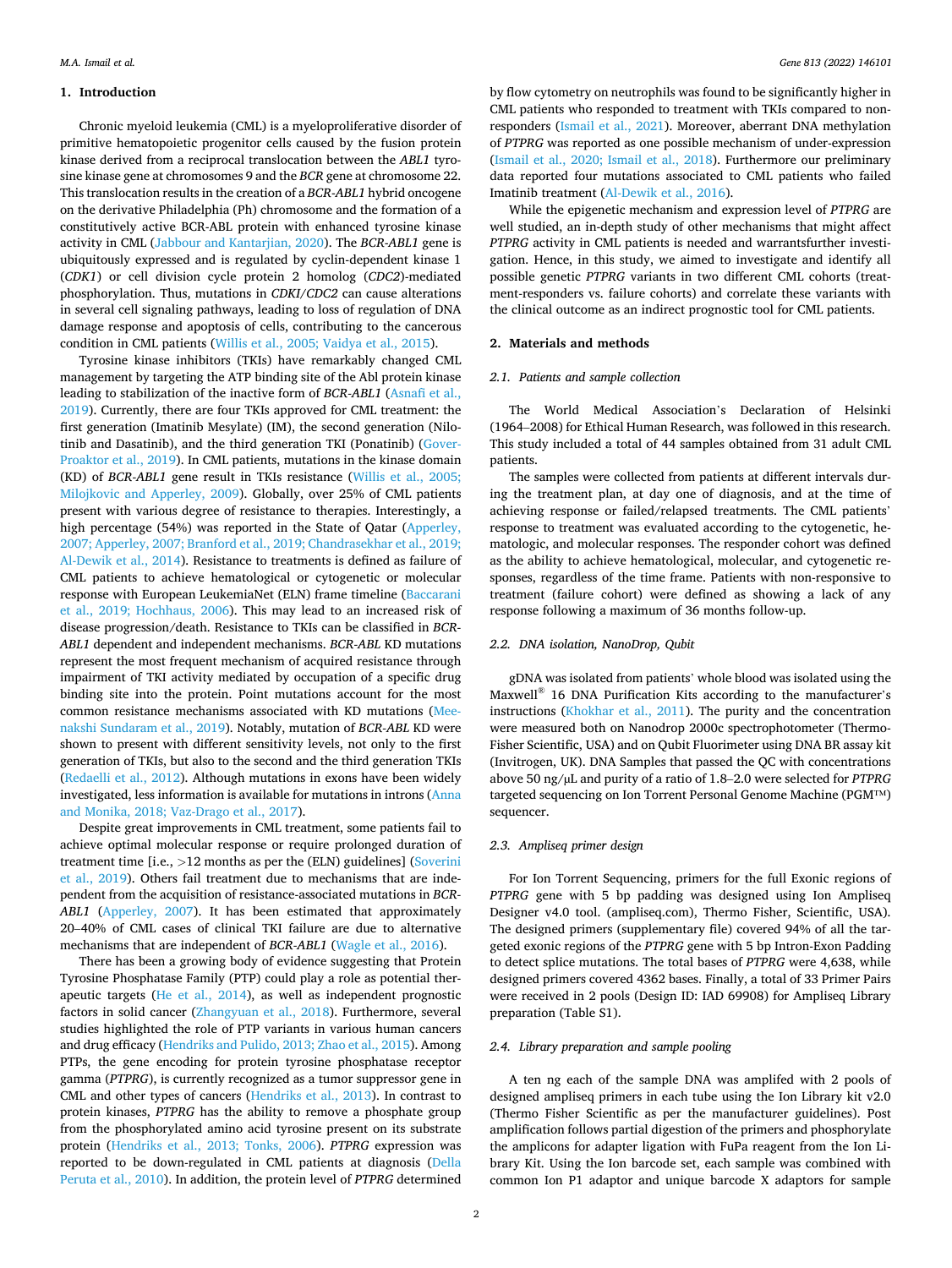identification. The barcoded library was cleaned up with AmpureXp beads (Beckman-coulter). Amplify the barcoded libraries for 6 cycles using the Library amplification mix from the Ion Library Kit as per the maufacturer protocol guide. Again purify the amplified Library using AmpureXp beads (Beckman-coulter) as per the protocol. The final libraries were quantified on Qubit fluorometer using Qubit dsDNA HS Assay Kit and Agilent Bioanalyzer, as per the Library kit user guide and the concentration was adjusted to the final library of 100 pM. The libraries were diluted to  $\sim$ 100 Pm, equal volumes of the barcoded libraries were combined in sets of 16 barcodes in a total volume of 100 µL for the next step of Library Template to Ion Sphere Particles (ISP).

## *2.5. Library template preparation and enrichment*

The barcoded libraries was templated with ISP (Ion Sphere Particles) using emulsion PCR and enriched for positive templated libraries for Ion Torrent Sequencing. For the template preparation, 2uL of 100 pM pooled library was combined with 23 µL of nuclease-free water and used as a template for emulsion PCR using the Ion PGM™ Template OT2 200 Kit on the Ion One Touch2 system as per the Manufacturers user guide. The diluted library was combined with Ion OT2 amplification solution and reaction oil. Then loaded into the Ion One Touch 2 system to generate the templated ISP, followed by the enrichment for positive templated ISPs using the Ion OT enrichment system and its kits, as per the manufacturer's protocol. The quality of the final positive templated ISP's was assessed on Qubit Fluorometer 2.0 using Ion Sphere™ Quality Control assay, and the ratio of templated to non-templated ISPs was calculated.

## *2.6. Ion Torrent personal genome machine (PGM) sequencing of PTPRG gene*

Prior to run, the Ion PGM machine was initialized to adjust the pH of the wash 2 buffer to 7.2–7.3 as per the manufacture protocol. After successful pH, individual four nucleotides were added into respective tubes to complete the system initialization. Once the system has passed the initialization, it is ready to run the Ion chip. A five μL of Control Ion Sphere™ Particles was added directly to the entire volume of enriched, template-positive ISPs, centrifuged and supernatant removed, leaving 15 µL volume in the tube. To this Ion sequencing primer was added and incubated at 95 ◦C for 2 min and then 37 ◦C for 2 min on the PCR. Ion Chip check was performed on the PGM machine to qualify a new Ion the chip for a run. Once the Chip check was successful, the chip was ready for sample loading.

After primer annealing, the tubes were removed from the thermal cycler, and 3 µL of Ion PGM™ Sequencing 200 v2 Polymerase was added to the ISPs and incubated at room temperature for 5 min. The sample was loaded into the chip programmed for the Ion PGM sequencing run, as per the kit protocol.

## *2.7. BCR-ABL1 and PTPRG quantification and PTPRG quantitation by flow cytometry application*

The *BCR-ABL1* and *PTPRG* quantification were carried out via RT-PCR. PTPRG expression was also examined using the flow cytometry technique as previously described ([Al-Dewik et al., 2014; Della Peruta](#page-7-0)  [et al., 2010; Ismail et al., 2021; Vezzalini et al., 2017](#page-7-0)).

#### *2.8. Data analysis and statistical analysis*

Variant calling was performed using the Torrent Suite Software v.4.0.2 (Life Technologies) with the variantCaller plugin optimized with the parameters for the *PTPRG* panel. Additional variant analysis was also performed using the GeneGrid (Genomatix, GmbH) cloud variant analysis software to list the variants classifying for dbSNP, allele frequency. Positions of variants and variant effect predictor data were

verified by data mining using the Ensembl project utilizing GRCh37 reference sequence. Genotype and allele frequencies for annotated SNPs in the *PTPRG* in CML patients were compared to 1000 Genomes Project ([Auton et al., 2015\)](#page-7-0) as well as the Qatar genome program (QGP) as reference ([Al Thani et al., 2019\)](#page-7-0).

For comparison of the allele and genotype frequencies of SNPs between CML patients and reference (Control), Odds ratios (ORs) and 95% Confidence Interval (CI) were calculated. The statistical significance was set at  $P \leq 0.05$ . Logistic regression models (codominant, dominant, and recessive) were conducted. SPSS 25.0 software was employed for data analysis (SPSS Inc., Chicago, IL, USA).

## **3. Results**

Patient demographic and disease characteristics along with quantification of both *PTPRG* and *BCR-ABL* are presented in [\(Table 1](#page-3-0)). In total, 31 CML patients (24 males and 7 females) were included in the study; 17 from Qatar and 14 from Italy. The mean age was 44.4 years. Regarding the clinical phase at diagnosis, 29 (93.5%) patients were in the chronic phase (CP) and 2 (6.5%) patients were in the accelerated phase (AP) (CML cases 20 and 23). Out of 29 patients in CP, 28 were treated with imatinib 400 mg/day and the remaining patients were on nilotinib 300 mg/day (CML case 30). Patients in AP were treated with imatinib 600 mg/day (CML cases 20 and 23). The patients' median follow-up was 24.5 months (range: 6 to 36 months). Out of the 31 CML patients treated with TKIs, six patients achieved response (*BCR-ABL <* 1 %) (19%), and 25 patients failed treatment (81%). None of the patients had additional chromosomal anomalies (ACA) during the study [\(Table 1\)](#page-3-0).

## *3.1. Molecular genetic findings*

Forty-four samples were sequenced with overall good quality metrics, a mean depth of 2,000x. We detected two missense, one synonymous and one frameshift substitution in the PTPRG exons, and six variants in the intronic region.

*PTPRG* sequencing identified five variants that were distinctive for resistant CML cases only at the time of diagnosis and during follow up. Of the five homozygous variants, c.841-29C*>*T was identified in three patients, and c.1720G*>*A; p.Gly574Ser was identified in two patients ([Table 2](#page-3-0)). The variant c.274 T*>*C; p.Tyr92His was found in homozygous and heterozygous forms in six resistant cases (one homozygous and five heterozygous from the Italian and Qatari cohorts, respectively), while, c.1034-46C*>*T, was identified as homozygous and heterozygous forms in 2 resistant cases from Qatar cohort. In addition to the above, one novel heterozygous variant was identified in the TKI-resistant CML patient group (c.1602-1603insC; Thr536HisfsX15), which was identified in two CML patients from the Italian cohort [\(Table 2\)](#page-3-0).

Apart from above variants, two homozygous variants (c.2448C*>*T and c.86–13T*>*C) were identified in thirty one and eight CML cases, respectively. Furthermore, five heterozygous variants (c.1378-224A*>*G, c.86–13 T*>*C, c.84129C*>*T, c.1720G*>*A, c.85+14412delC, and c.2289- 129delA) were identified in CML patients numbers, thirty one, seventeen, ten, twelve, twenty five and twenty one, respectively [\(Table 2](#page-3-0)). These variants were identified at the time of diagnosis and during follow-up.

#### *3.2. Association of PTPRG variants with CML disease*

Genotyping and allele analysis showed that two out of seven *PTPRG*  variants were significantly associated with CML disease ([Table 3\)](#page-4-0). The rs199917960 variant had three genotypes as C/C, C/T and T/T with frequencies 58%, 32.3% and 9.7%, respectively among the CML patients' group, whereas in the 1000 Genomes Project control the frequencies were C/C: 99.96%, C/T: 0.04% and T/T: 0%, respectively as well as QGP CC: 100%, C/T and T/T: 0%. On the other hand, the three genotypes of rs2063204 were A/A, A/G and G/G with frequencies of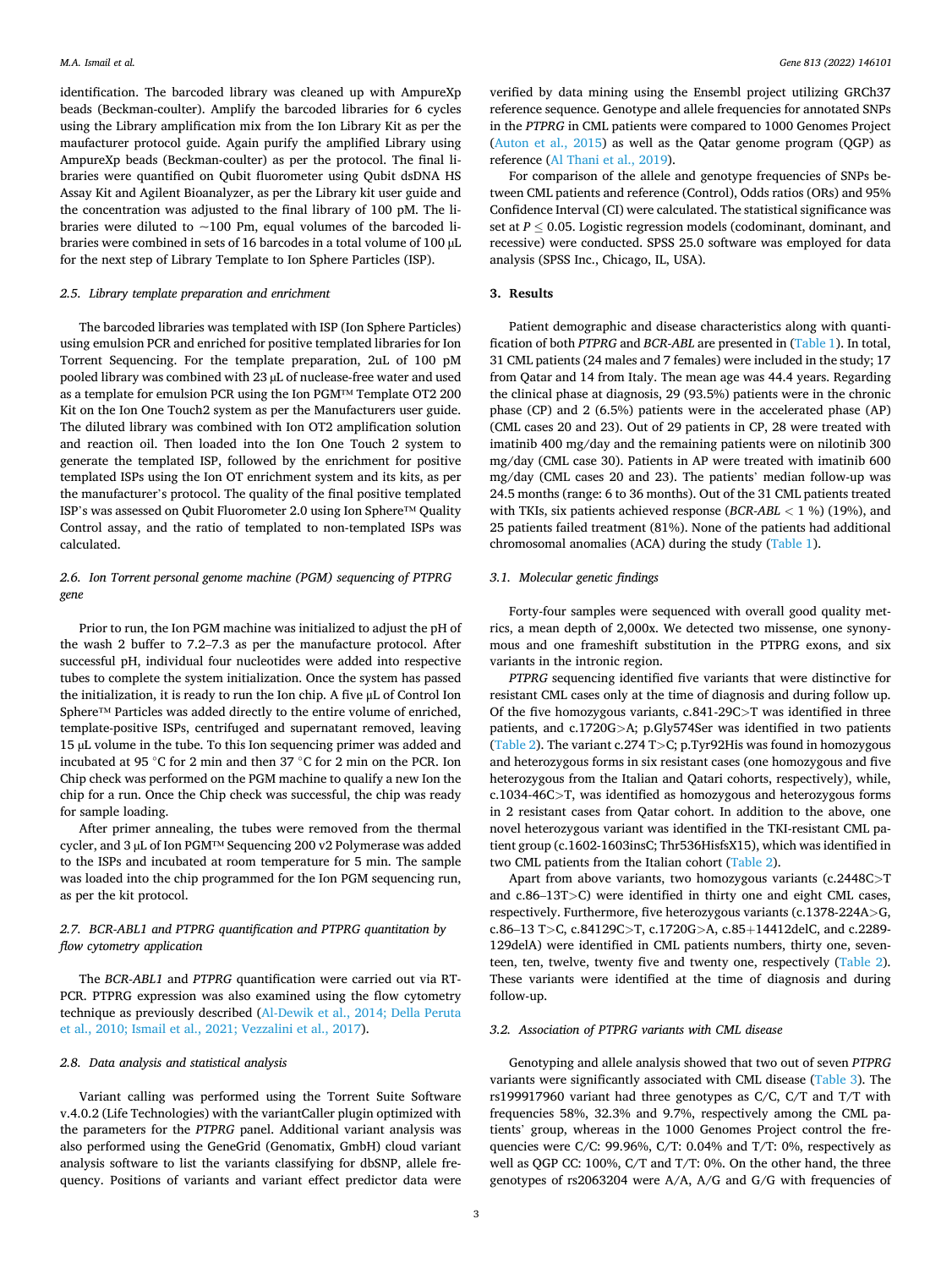<span id="page-3-0"></span>**Table 1** 

CML patient's characterization according to clinical phase, TKIs and overall response timeline.

| Patients          | BCR-ABL1(IS) | $PTPRG(% \theta)$ | PTPRG ExpressionNeutrophil (MFI) | Response  | follow up Timeline(Months) | Remarks              |
|-------------------|--------------|-------------------|----------------------------------|-----------|----------------------------|----------------------|
| CML case 01.      | 100          | 0.01              | 0.90                             | Failed    | 12                         |                      |
| CML case 02.      | 42.20        | 1.20              | 0.80                             | Failed    | 36                         | 4 subsequent samples |
| CML case 03.      | 100          | 0.01              | 1.10                             | Failed    | 15                         |                      |
| CML case 04.      | 63.40        | 0.01              | 1.20                             | Failed    | 36                         | 2 subsequent samples |
| CML case 05.      | 8.20         | 0.04              | 1.20                             | Failed    | 36                         | 2 subsequent samples |
| CML case 06.      | 100          | N/A               | 1.10                             | Failed    | 36                         |                      |
| CML case 07.      | 100          | 0.01              | 0.90                             | Failed    | 36                         |                      |
| CML case 08.      | 100          | 0.10              | 1.20                             | Failed    | 24                         |                      |
| CML case 09.      | 87.10        | 0.01              | 1.10                             | Failed    | 18                         |                      |
| CML case 10.      | 100          | 0.10              | 0.90                             | Failed    | 20                         |                      |
| CML case 11.      | 100          | 0.01              | 1.1                              | Failed    | 36                         |                      |
| CML case 12.      | 100          | 0.01              | 1.40                             | Failed    | 24                         | 2 subsequent samples |
| CML case 13.      | 100          | 0.02              | 1.50                             | Failed    | 12                         |                      |
| CML case 14.      | 73.40        | 0.01              | 1.10                             | Failed    | 36                         |                      |
| CML case 15.      | 60           | 0.01              | 0.90                             | Failed    | 36                         |                      |
| CML case 16       | 100          | 0.01              | 0.90                             | Failed    | $\overline{\phantom{0}}$   | Single time point    |
| CML case 17*.     | 100          | 0.37              | 1.00                             | Failed    | 36                         |                      |
| CML case 18*.     | 86           | 1.78              | 1.10                             | Failed    | 36                         |                      |
| CML case 19*.     | 100          | 0.37              | 1.20                             | Failed    | 36                         |                      |
| CML case $20^*$ . | 91           | N/A               | 1.30                             | Failed    | 12                         |                      |
| CML case $21^*$ . | 101          | 0.04              | 1.20                             | Failed    | 36                         |                      |
| CML case 22*.     | 113          | 1.52              | 0.90                             | Failed    | 12                         |                      |
| CML case 23*.     | 19           | 0.15              | 1.10                             | Failed    | 36                         |                      |
| CML case 24*.     | 100          | 0.05              | 1.30                             | Failed    | 36                         | 1 subsequent sample  |
| CML case $25^*$ . | 84           | 0.03              | 0.80                             | Failed    | 24                         |                      |
| CML case 26*.     | 100          | 0.13              | 1.40                             | Responder | 24                         | 1 subsequent sample  |
| CML case 27*.     | 100          | 4.15              | 1.32                             | Responder | 24                         |                      |
| CML case 28*.     | 34           | 0.46              | 1.40                             | Responder | 15                         |                      |
| CML case 29*.     | 62           | 0.001             | 1.20                             | Responder | 36                         | 1 subsequent sample  |
| CML case 30*.     | 65           | 0.01              | 1.10                             | Responder | 6                          |                      |
| CML case 31.      | 89           | 0.01              | 1.51                             | Responder | 12                         |                      |

\* Indicates CML patients from the Italian cohort. CML case 31- achieved molecular response at 1st follow up (3 months), while *PTPRG* protein expression restored its expression on  $2<sup>nd</sup>$  follow up (6 months).

## **Table 2**

*PTPRG* Genetic variants identified in CML patients.

| RefSeq no.   | Location  | cDNA                | Amino Acid Change | Zygosity | No patients    |
|--------------|-----------|---------------------|-------------------|----------|----------------|
| rs199917960* | Intron 7  | $c.841-29C > T$     | NA                | Homo     | $3*$           |
|              |           |                     |                   | Hetro    | 10             |
| rs62620047*  | Exon 3    | c.274T>C            | p.Tyr92His        | Homo     | $1*$           |
|              |           |                     |                   | Hetro    | $5*$           |
| rs2292245*   | Exon 12   | c.1720G > A         | p. Gly574Ser      | Homo*    | $2*$           |
|              |           |                     |                   | Hetro    | 12             |
| rs57829866*  | Intron11  | $c.1034-46C>T$      | <b>NA</b>         | Homo     | $1^*$          |
|              |           |                     |                   | Hetro    | $1*$           |
| Novel $1*$   | Exon 12   | c.1602-1603insC     | p.Thr536HisfsX15  | Hetro    | $2^*$          |
| rs1352882    | Exon15    | c.2448C > T         | p.Ile816Ile       | Homo     | 31             |
| rs2063204*   | Intron 11 | c.1378-224A>G       | NA                | Hetro    | 29             |
|              |           |                     |                   | Homo     | $\overline{2}$ |
| rs3821880    | Intron 1  | $c.86 - 13T > C$    | NA                | Hetro    | 17             |
|              |           |                     |                   | Homo     | 8              |
| Novel 2      | Intron 1  | $c.85 + 14412$ delC | NA                | Hetro    | 25             |
| Novel 3      | Intron 13 | c.2289-129delA      | <b>NA</b>         | Hetro    | 21             |

\* Denotes variants associated with TKI-resistant cases.

0%, 93.4 % and 6.5%, respectively, among CML patients, and frequencies of 0.08%, 2.8% and 97.12%, respectively in the 1000 Genomes Project control as well as QGP A/A: 0.03% A/G: 0.9% and G/G 99.07%.

The frequency of the major (C) allele in rs199917960 variant was 74.2% and 99.9% for the CML and control group respectively, while the minor (T) allele frequency was 25.8% and 0.01% for the CML patients and control group respectively. Notably the distribution of allele frequency was significant between the indicated groups [\(Table 3\)](#page-4-0). Further, the frequencies of the major (A) and the minor (G) alleles in rs2063204 variant were 46.8% and 53.2% vs. 1.5% and 98.5% among the CML patients' and control groups, respectively.

Similar findings of genotyping and allele analysis for rs199917960 and rs2063204 were also obtained when compared to QGP [\(Table 3](#page-4-0)). In addition; rs62620047 and rs57829866 were significant when compared to QGP only. Rs62620047 variant showed three genotypes of CML patients as T/T, T/C and C/C with frequencies 80.6%, 16.2% and 3.2%. While the genotypes frequencies of QGP controls were 58.2%, 34.9% and 6.9% respectively. Then again, three genotypes of rs57829866 variant of CML patients as C/C, C/T and T/T with frequencies 93.6%, 3.2 % and 3.2 % which corresponding to 96.8%, 3.0% and 0.2% in QGP controls. The frequency of the major (T) allele in rs62620047 variant was 88.7% and 75.7% for the CML patients and control group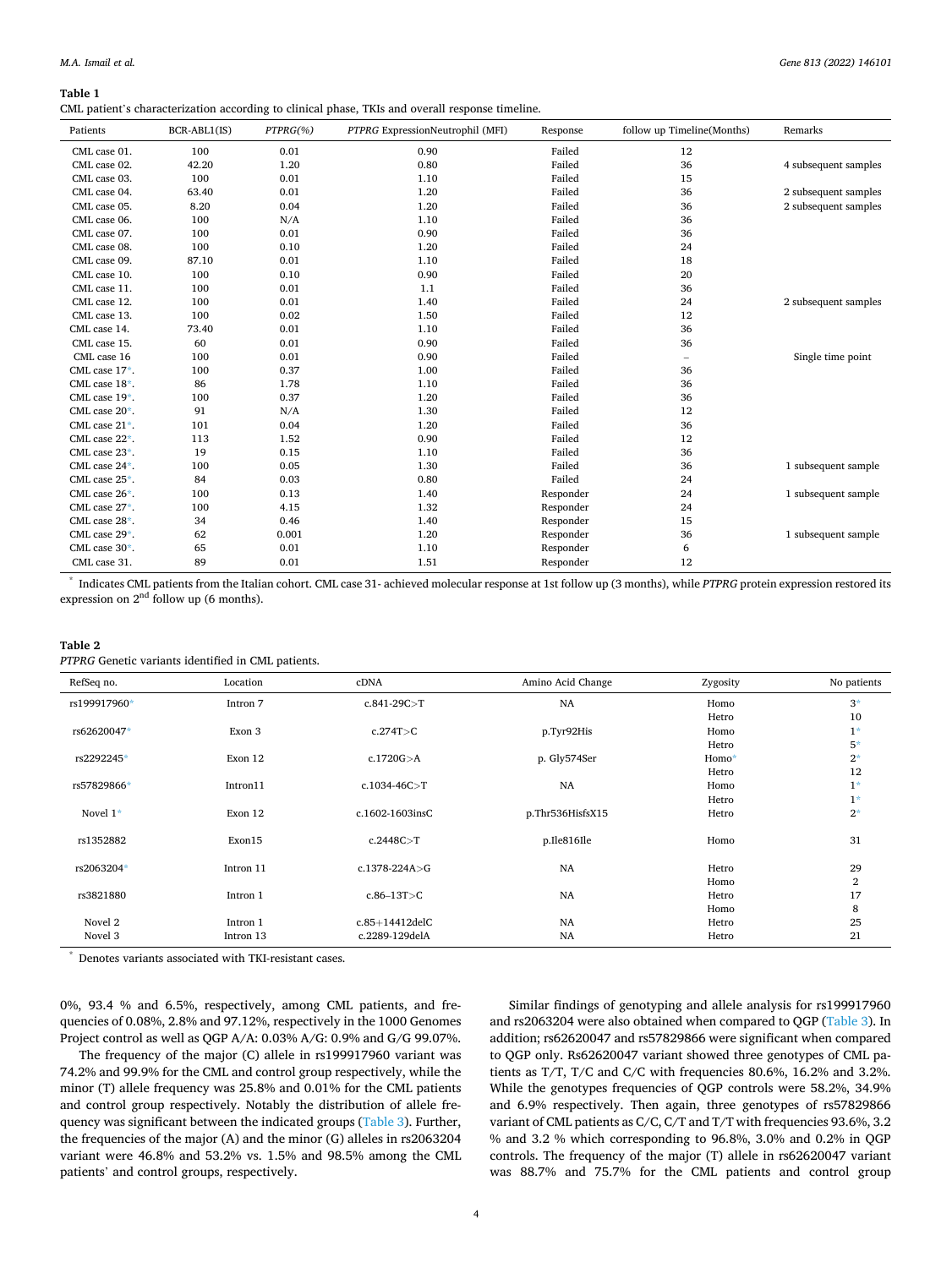#### <span id="page-4-0"></span>**Table 3**

Genotype and allele frequencies of variants of *PTPRG* in CML patients in comparison to 1000 Genomes Project and QGP.

| C/C<br>18<br>2503<br>< 0.0001<br>0.0001<br>${\bf C}$<br>5007<br>< 0.0001<br>0.0001<br>rs199917960<br>14,669<br>46<br>29,338<br>(58%)<br>$(99.96\%)$<br>(100%)<br>$(74.2\%)$<br>$(99.9\%)$<br>(100%)<br>$\mathbf T$<br>C/T<br>10<br>$\mathbf{1}$<br>$\bf{0}$<br>$\,1$<br>$\mathbf{0}$<br>16<br>(32.3%)<br>$(0.04\%)$<br>$(0\%)$<br>$(25.8\%)$<br>$(0.01\%)$<br>$(0\%)$<br>T/T<br>3<br>$\bf{0}$<br>$\mathbf{0}$<br>(9.7%)<br>$(0\%)$<br>$(0\%)$<br>T/T<br>25<br>T<br>rs62620047<br>2092<br>0.5400<br>8538<br>0.0400<br>55<br>4568<br>0.4949<br>22,196<br>0.0168<br>$(80.6\%)$<br>(88.7%)<br>(83.54%)<br>(58.2%)<br>(91.2%)<br>(75.7%)<br>$\mathsf C$<br>T/C<br>5<br>384<br>5120<br>440<br>7<br>7142<br>$(16.2\%)$<br>(11.3%)<br>(15.34%)<br>(8.8%)<br>(34.9%)<br>(24.3%)<br>C/C<br>$\mathbf{1}$<br>28<br>1011<br>$(3.2\%)$<br>(1.12%)<br>(6.9%)<br>1565<br>${\bf G}$<br>46<br>G/G<br>17<br>0.6699<br>7616<br>0.8840<br>3919<br>0.4399<br>20,995<br>0.7781<br>rs2292245<br>(62.5%)<br>(54.8%)<br>(51.9%)<br>(74.2%)<br>(78.3%)<br>$(71.6\%)$<br>789<br>G/A<br>12<br>5763<br>A<br>16<br>1089<br>8343<br>(38.7%)<br>(31.5%)<br>$(39.3\%)$<br>$(25.8\%)$<br>(21.7%)<br>(28.4%)<br>$\,2\,$<br>150<br>1290<br>A/A<br>$(6.5\%)$<br>$(6.0\%)$<br>$(8.8\%)$<br>29<br>2245<br>0.2654<br>< 0.0001<br>C<br>59<br>4723<br>rs57829866<br>C/C<br>14,206<br>>0.9999<br>28,858<br>0.0820<br>(93.6)<br>(89.7%)<br>$(96.8\%)$<br>$(95.2\%)$<br>(94.3%)<br>$(98.4\%)$<br>C/T<br>$\mathbf{1}$<br>233<br>446<br>$\mathbf T$<br>3<br>285<br>480<br>(3.2%)<br>$(9.3\%)$<br>$(3.0\%)$<br>(4.8%)<br>(5.7%)<br>$(1.6\%)$<br>T/T<br>$\mathbf{1}$<br>26<br>17<br>(3.2%)<br>$(0.2\%)$<br>$(1.0\%)$<br>rs1352882*<br>9<br>0.5214<br>0.8264<br>$\mathsf C$<br>$\bf{0}$<br>C/C<br>$\boldsymbol{0}$<br>$\overline{4}$<br>101<br>0.6457<br>182<br>>0.9999<br>(0.3%)<br>(0.03%)<br>$(2.2\%)$<br>$(0.6\%)$<br>C/T<br>$\boldsymbol{0}$<br>$\mathbf T$<br>4898<br>92<br>174<br>62<br>29,116<br>(100%)<br>(3.7%)<br>(1.19%)<br>(97.8%)<br>$(99.4\%)$<br>T/T<br>31<br>2403<br>14,471<br>(100%)<br>(96%)<br>(98.78%)<br>$\bf{0}$<br>$\mathbf{2}$<br>< 0.0001<br>3<br>< 0.0001<br>73<br>< 0.0001<br>< 0.0001<br>rs2063204<br>A/A<br>A<br>29<br>139<br>$(0.08\%)$<br>(0.03%)<br>$(46.8\%)$<br>(1.5%)<br>$(0.5\%)$<br>${\bf G}$<br>A/G<br>29<br>69<br>33<br>4935<br>29,199<br>133<br>(93.4%)<br>(2.8%)<br>(0.9%)<br>(53.2%)<br>(98.5%)<br>(99.5%)<br>G/G<br>$\,2$<br>2433<br>14,533<br>$(6.5\%)$<br>(97.12%)<br>(99.07%)<br>$\mathbf T$<br>rs3821880<br>T/T<br>6<br>415<br>0.5144<br>0.500<br>29<br>2023<br>0.3622<br>0.4403<br>2757<br>12,214<br>(19.4%)<br>$(16.6\%)$<br>(18.8%)<br>(47.8%)<br>$(40.4\%)$<br>$(41.6\%)$<br>T/C<br>17<br>1193<br>$\mathsf C$<br>2985<br>6700<br>33<br>17,124<br>$(54.8\%)$<br>(53.2%)<br>(47.6%)<br>(45.7%)<br>$(59.6\%)$<br>$(58.4\%)$<br>C/C<br>8<br>896<br>5212 | Genetic<br>variants | Genotype | CML<br>patients<br>$N = 31$ | 1000 Genomes<br>Project<br>Reference $N =$<br>2504 | $P$ value | QGP<br>Reference N<br>$= 14669$ | $P$ value | Allele | CML | Reference | $P$ value | QGP<br>Reference | $P$ value |
|------------------------------------------------------------------------------------------------------------------------------------------------------------------------------------------------------------------------------------------------------------------------------------------------------------------------------------------------------------------------------------------------------------------------------------------------------------------------------------------------------------------------------------------------------------------------------------------------------------------------------------------------------------------------------------------------------------------------------------------------------------------------------------------------------------------------------------------------------------------------------------------------------------------------------------------------------------------------------------------------------------------------------------------------------------------------------------------------------------------------------------------------------------------------------------------------------------------------------------------------------------------------------------------------------------------------------------------------------------------------------------------------------------------------------------------------------------------------------------------------------------------------------------------------------------------------------------------------------------------------------------------------------------------------------------------------------------------------------------------------------------------------------------------------------------------------------------------------------------------------------------------------------------------------------------------------------------------------------------------------------------------------------------------------------------------------------------------------------------------------------------------------------------------------------------------------------------------------------------------------------------------------------------------------------------------------------------------------------------------------------------------------------------------------------------------------------------------------------------------------------------------------------------------------------------------------------------------------------------------------------------------------------------------------------------------------------------------------------------------------------------------------------------------------------------------------------------------------------|---------------------|----------|-----------------------------|----------------------------------------------------|-----------|---------------------------------|-----------|--------|-----|-----------|-----------|------------------|-----------|
|                                                                                                                                                                                                                                                                                                                                                                                                                                                                                                                                                                                                                                                                                                                                                                                                                                                                                                                                                                                                                                                                                                                                                                                                                                                                                                                                                                                                                                                                                                                                                                                                                                                                                                                                                                                                                                                                                                                                                                                                                                                                                                                                                                                                                                                                                                                                                                                                                                                                                                                                                                                                                                                                                                                                                                                                                                                      |                     |          |                             |                                                    |           |                                 |           |        |     |           |           |                  |           |
|                                                                                                                                                                                                                                                                                                                                                                                                                                                                                                                                                                                                                                                                                                                                                                                                                                                                                                                                                                                                                                                                                                                                                                                                                                                                                                                                                                                                                                                                                                                                                                                                                                                                                                                                                                                                                                                                                                                                                                                                                                                                                                                                                                                                                                                                                                                                                                                                                                                                                                                                                                                                                                                                                                                                                                                                                                                      |                     |          |                             |                                                    |           |                                 |           |        |     |           |           |                  |           |
|                                                                                                                                                                                                                                                                                                                                                                                                                                                                                                                                                                                                                                                                                                                                                                                                                                                                                                                                                                                                                                                                                                                                                                                                                                                                                                                                                                                                                                                                                                                                                                                                                                                                                                                                                                                                                                                                                                                                                                                                                                                                                                                                                                                                                                                                                                                                                                                                                                                                                                                                                                                                                                                                                                                                                                                                                                                      |                     |          |                             |                                                    |           |                                 |           |        |     |           |           |                  |           |
|                                                                                                                                                                                                                                                                                                                                                                                                                                                                                                                                                                                                                                                                                                                                                                                                                                                                                                                                                                                                                                                                                                                                                                                                                                                                                                                                                                                                                                                                                                                                                                                                                                                                                                                                                                                                                                                                                                                                                                                                                                                                                                                                                                                                                                                                                                                                                                                                                                                                                                                                                                                                                                                                                                                                                                                                                                                      |                     |          |                             |                                                    |           |                                 |           |        |     |           |           |                  |           |
|                                                                                                                                                                                                                                                                                                                                                                                                                                                                                                                                                                                                                                                                                                                                                                                                                                                                                                                                                                                                                                                                                                                                                                                                                                                                                                                                                                                                                                                                                                                                                                                                                                                                                                                                                                                                                                                                                                                                                                                                                                                                                                                                                                                                                                                                                                                                                                                                                                                                                                                                                                                                                                                                                                                                                                                                                                                      |                     |          |                             |                                                    |           |                                 |           |        |     |           |           |                  |           |
|                                                                                                                                                                                                                                                                                                                                                                                                                                                                                                                                                                                                                                                                                                                                                                                                                                                                                                                                                                                                                                                                                                                                                                                                                                                                                                                                                                                                                                                                                                                                                                                                                                                                                                                                                                                                                                                                                                                                                                                                                                                                                                                                                                                                                                                                                                                                                                                                                                                                                                                                                                                                                                                                                                                                                                                                                                                      |                     |          |                             |                                                    |           |                                 |           |        |     |           |           |                  |           |
|                                                                                                                                                                                                                                                                                                                                                                                                                                                                                                                                                                                                                                                                                                                                                                                                                                                                                                                                                                                                                                                                                                                                                                                                                                                                                                                                                                                                                                                                                                                                                                                                                                                                                                                                                                                                                                                                                                                                                                                                                                                                                                                                                                                                                                                                                                                                                                                                                                                                                                                                                                                                                                                                                                                                                                                                                                                      |                     |          |                             |                                                    |           |                                 |           |        |     |           |           |                  |           |
|                                                                                                                                                                                                                                                                                                                                                                                                                                                                                                                                                                                                                                                                                                                                                                                                                                                                                                                                                                                                                                                                                                                                                                                                                                                                                                                                                                                                                                                                                                                                                                                                                                                                                                                                                                                                                                                                                                                                                                                                                                                                                                                                                                                                                                                                                                                                                                                                                                                                                                                                                                                                                                                                                                                                                                                                                                                      |                     |          |                             |                                                    |           |                                 |           |        |     |           |           |                  |           |
|                                                                                                                                                                                                                                                                                                                                                                                                                                                                                                                                                                                                                                                                                                                                                                                                                                                                                                                                                                                                                                                                                                                                                                                                                                                                                                                                                                                                                                                                                                                                                                                                                                                                                                                                                                                                                                                                                                                                                                                                                                                                                                                                                                                                                                                                                                                                                                                                                                                                                                                                                                                                                                                                                                                                                                                                                                                      |                     |          |                             |                                                    |           |                                 |           |        |     |           |           |                  |           |
|                                                                                                                                                                                                                                                                                                                                                                                                                                                                                                                                                                                                                                                                                                                                                                                                                                                                                                                                                                                                                                                                                                                                                                                                                                                                                                                                                                                                                                                                                                                                                                                                                                                                                                                                                                                                                                                                                                                                                                                                                                                                                                                                                                                                                                                                                                                                                                                                                                                                                                                                                                                                                                                                                                                                                                                                                                                      |                     |          |                             |                                                    |           |                                 |           |        |     |           |           |                  |           |
|                                                                                                                                                                                                                                                                                                                                                                                                                                                                                                                                                                                                                                                                                                                                                                                                                                                                                                                                                                                                                                                                                                                                                                                                                                                                                                                                                                                                                                                                                                                                                                                                                                                                                                                                                                                                                                                                                                                                                                                                                                                                                                                                                                                                                                                                                                                                                                                                                                                                                                                                                                                                                                                                                                                                                                                                                                                      |                     |          |                             |                                                    |           |                                 |           |        |     |           |           |                  |           |
|                                                                                                                                                                                                                                                                                                                                                                                                                                                                                                                                                                                                                                                                                                                                                                                                                                                                                                                                                                                                                                                                                                                                                                                                                                                                                                                                                                                                                                                                                                                                                                                                                                                                                                                                                                                                                                                                                                                                                                                                                                                                                                                                                                                                                                                                                                                                                                                                                                                                                                                                                                                                                                                                                                                                                                                                                                                      |                     |          |                             |                                                    |           |                                 |           |        |     |           |           |                  |           |
|                                                                                                                                                                                                                                                                                                                                                                                                                                                                                                                                                                                                                                                                                                                                                                                                                                                                                                                                                                                                                                                                                                                                                                                                                                                                                                                                                                                                                                                                                                                                                                                                                                                                                                                                                                                                                                                                                                                                                                                                                                                                                                                                                                                                                                                                                                                                                                                                                                                                                                                                                                                                                                                                                                                                                                                                                                                      |                     |          |                             |                                                    |           |                                 |           |        |     |           |           |                  |           |
|                                                                                                                                                                                                                                                                                                                                                                                                                                                                                                                                                                                                                                                                                                                                                                                                                                                                                                                                                                                                                                                                                                                                                                                                                                                                                                                                                                                                                                                                                                                                                                                                                                                                                                                                                                                                                                                                                                                                                                                                                                                                                                                                                                                                                                                                                                                                                                                                                                                                                                                                                                                                                                                                                                                                                                                                                                                      |                     |          |                             |                                                    |           |                                 |           |        |     |           |           |                  |           |
|                                                                                                                                                                                                                                                                                                                                                                                                                                                                                                                                                                                                                                                                                                                                                                                                                                                                                                                                                                                                                                                                                                                                                                                                                                                                                                                                                                                                                                                                                                                                                                                                                                                                                                                                                                                                                                                                                                                                                                                                                                                                                                                                                                                                                                                                                                                                                                                                                                                                                                                                                                                                                                                                                                                                                                                                                                                      |                     |          |                             |                                                    |           |                                 |           |        |     |           |           |                  |           |
|                                                                                                                                                                                                                                                                                                                                                                                                                                                                                                                                                                                                                                                                                                                                                                                                                                                                                                                                                                                                                                                                                                                                                                                                                                                                                                                                                                                                                                                                                                                                                                                                                                                                                                                                                                                                                                                                                                                                                                                                                                                                                                                                                                                                                                                                                                                                                                                                                                                                                                                                                                                                                                                                                                                                                                                                                                                      |                     |          |                             |                                                    |           |                                 |           |        |     |           |           |                  |           |
|                                                                                                                                                                                                                                                                                                                                                                                                                                                                                                                                                                                                                                                                                                                                                                                                                                                                                                                                                                                                                                                                                                                                                                                                                                                                                                                                                                                                                                                                                                                                                                                                                                                                                                                                                                                                                                                                                                                                                                                                                                                                                                                                                                                                                                                                                                                                                                                                                                                                                                                                                                                                                                                                                                                                                                                                                                                      |                     |          |                             |                                                    |           |                                 |           |        |     |           |           |                  |           |
|                                                                                                                                                                                                                                                                                                                                                                                                                                                                                                                                                                                                                                                                                                                                                                                                                                                                                                                                                                                                                                                                                                                                                                                                                                                                                                                                                                                                                                                                                                                                                                                                                                                                                                                                                                                                                                                                                                                                                                                                                                                                                                                                                                                                                                                                                                                                                                                                                                                                                                                                                                                                                                                                                                                                                                                                                                                      |                     |          |                             |                                                    |           |                                 |           |        |     |           |           |                  |           |
|                                                                                                                                                                                                                                                                                                                                                                                                                                                                                                                                                                                                                                                                                                                                                                                                                                                                                                                                                                                                                                                                                                                                                                                                                                                                                                                                                                                                                                                                                                                                                                                                                                                                                                                                                                                                                                                                                                                                                                                                                                                                                                                                                                                                                                                                                                                                                                                                                                                                                                                                                                                                                                                                                                                                                                                                                                                      |                     |          |                             |                                                    |           |                                 |           |        |     |           |           |                  |           |
|                                                                                                                                                                                                                                                                                                                                                                                                                                                                                                                                                                                                                                                                                                                                                                                                                                                                                                                                                                                                                                                                                                                                                                                                                                                                                                                                                                                                                                                                                                                                                                                                                                                                                                                                                                                                                                                                                                                                                                                                                                                                                                                                                                                                                                                                                                                                                                                                                                                                                                                                                                                                                                                                                                                                                                                                                                                      |                     |          |                             |                                                    |           |                                 |           |        |     |           |           |                  |           |
|                                                                                                                                                                                                                                                                                                                                                                                                                                                                                                                                                                                                                                                                                                                                                                                                                                                                                                                                                                                                                                                                                                                                                                                                                                                                                                                                                                                                                                                                                                                                                                                                                                                                                                                                                                                                                                                                                                                                                                                                                                                                                                                                                                                                                                                                                                                                                                                                                                                                                                                                                                                                                                                                                                                                                                                                                                                      |                     |          |                             |                                                    |           |                                 |           |        |     |           |           |                  |           |
|                                                                                                                                                                                                                                                                                                                                                                                                                                                                                                                                                                                                                                                                                                                                                                                                                                                                                                                                                                                                                                                                                                                                                                                                                                                                                                                                                                                                                                                                                                                                                                                                                                                                                                                                                                                                                                                                                                                                                                                                                                                                                                                                                                                                                                                                                                                                                                                                                                                                                                                                                                                                                                                                                                                                                                                                                                                      |                     |          |                             |                                                    |           |                                 |           |        |     |           |           |                  |           |
|                                                                                                                                                                                                                                                                                                                                                                                                                                                                                                                                                                                                                                                                                                                                                                                                                                                                                                                                                                                                                                                                                                                                                                                                                                                                                                                                                                                                                                                                                                                                                                                                                                                                                                                                                                                                                                                                                                                                                                                                                                                                                                                                                                                                                                                                                                                                                                                                                                                                                                                                                                                                                                                                                                                                                                                                                                                      |                     |          |                             |                                                    |           |                                 |           |        |     |           |           |                  |           |
|                                                                                                                                                                                                                                                                                                                                                                                                                                                                                                                                                                                                                                                                                                                                                                                                                                                                                                                                                                                                                                                                                                                                                                                                                                                                                                                                                                                                                                                                                                                                                                                                                                                                                                                                                                                                                                                                                                                                                                                                                                                                                                                                                                                                                                                                                                                                                                                                                                                                                                                                                                                                                                                                                                                                                                                                                                                      |                     |          |                             |                                                    |           |                                 |           |        |     |           |           |                  |           |
|                                                                                                                                                                                                                                                                                                                                                                                                                                                                                                                                                                                                                                                                                                                                                                                                                                                                                                                                                                                                                                                                                                                                                                                                                                                                                                                                                                                                                                                                                                                                                                                                                                                                                                                                                                                                                                                                                                                                                                                                                                                                                                                                                                                                                                                                                                                                                                                                                                                                                                                                                                                                                                                                                                                                                                                                                                                      |                     |          |                             |                                                    |           |                                 |           |        |     |           |           |                  |           |
|                                                                                                                                                                                                                                                                                                                                                                                                                                                                                                                                                                                                                                                                                                                                                                                                                                                                                                                                                                                                                                                                                                                                                                                                                                                                                                                                                                                                                                                                                                                                                                                                                                                                                                                                                                                                                                                                                                                                                                                                                                                                                                                                                                                                                                                                                                                                                                                                                                                                                                                                                                                                                                                                                                                                                                                                                                                      |                     |          |                             |                                                    |           |                                 |           |        |     |           |           |                  |           |
|                                                                                                                                                                                                                                                                                                                                                                                                                                                                                                                                                                                                                                                                                                                                                                                                                                                                                                                                                                                                                                                                                                                                                                                                                                                                                                                                                                                                                                                                                                                                                                                                                                                                                                                                                                                                                                                                                                                                                                                                                                                                                                                                                                                                                                                                                                                                                                                                                                                                                                                                                                                                                                                                                                                                                                                                                                                      |                     |          |                             |                                                    |           |                                 |           |        |     |           |           |                  |           |
|                                                                                                                                                                                                                                                                                                                                                                                                                                                                                                                                                                                                                                                                                                                                                                                                                                                                                                                                                                                                                                                                                                                                                                                                                                                                                                                                                                                                                                                                                                                                                                                                                                                                                                                                                                                                                                                                                                                                                                                                                                                                                                                                                                                                                                                                                                                                                                                                                                                                                                                                                                                                                                                                                                                                                                                                                                                      |                     |          |                             |                                                    |           |                                 |           |        |     |           |           |                  |           |
|                                                                                                                                                                                                                                                                                                                                                                                                                                                                                                                                                                                                                                                                                                                                                                                                                                                                                                                                                                                                                                                                                                                                                                                                                                                                                                                                                                                                                                                                                                                                                                                                                                                                                                                                                                                                                                                                                                                                                                                                                                                                                                                                                                                                                                                                                                                                                                                                                                                                                                                                                                                                                                                                                                                                                                                                                                                      |                     |          |                             |                                                    |           |                                 |           |        |     |           |           |                  |           |
|                                                                                                                                                                                                                                                                                                                                                                                                                                                                                                                                                                                                                                                                                                                                                                                                                                                                                                                                                                                                                                                                                                                                                                                                                                                                                                                                                                                                                                                                                                                                                                                                                                                                                                                                                                                                                                                                                                                                                                                                                                                                                                                                                                                                                                                                                                                                                                                                                                                                                                                                                                                                                                                                                                                                                                                                                                                      |                     |          |                             |                                                    |           |                                 |           |        |     |           |           |                  |           |
|                                                                                                                                                                                                                                                                                                                                                                                                                                                                                                                                                                                                                                                                                                                                                                                                                                                                                                                                                                                                                                                                                                                                                                                                                                                                                                                                                                                                                                                                                                                                                                                                                                                                                                                                                                                                                                                                                                                                                                                                                                                                                                                                                                                                                                                                                                                                                                                                                                                                                                                                                                                                                                                                                                                                                                                                                                                      |                     |          |                             |                                                    |           |                                 |           |        |     |           |           |                  |           |
|                                                                                                                                                                                                                                                                                                                                                                                                                                                                                                                                                                                                                                                                                                                                                                                                                                                                                                                                                                                                                                                                                                                                                                                                                                                                                                                                                                                                                                                                                                                                                                                                                                                                                                                                                                                                                                                                                                                                                                                                                                                                                                                                                                                                                                                                                                                                                                                                                                                                                                                                                                                                                                                                                                                                                                                                                                                      |                     |          |                             |                                                    |           |                                 |           |        |     |           |           |                  |           |
|                                                                                                                                                                                                                                                                                                                                                                                                                                                                                                                                                                                                                                                                                                                                                                                                                                                                                                                                                                                                                                                                                                                                                                                                                                                                                                                                                                                                                                                                                                                                                                                                                                                                                                                                                                                                                                                                                                                                                                                                                                                                                                                                                                                                                                                                                                                                                                                                                                                                                                                                                                                                                                                                                                                                                                                                                                                      |                     |          |                             |                                                    |           |                                 |           |        |     |           |           |                  |           |
|                                                                                                                                                                                                                                                                                                                                                                                                                                                                                                                                                                                                                                                                                                                                                                                                                                                                                                                                                                                                                                                                                                                                                                                                                                                                                                                                                                                                                                                                                                                                                                                                                                                                                                                                                                                                                                                                                                                                                                                                                                                                                                                                                                                                                                                                                                                                                                                                                                                                                                                                                                                                                                                                                                                                                                                                                                                      |                     |          |                             |                                                    |           |                                 |           |        |     |           |           |                  |           |
|                                                                                                                                                                                                                                                                                                                                                                                                                                                                                                                                                                                                                                                                                                                                                                                                                                                                                                                                                                                                                                                                                                                                                                                                                                                                                                                                                                                                                                                                                                                                                                                                                                                                                                                                                                                                                                                                                                                                                                                                                                                                                                                                                                                                                                                                                                                                                                                                                                                                                                                                                                                                                                                                                                                                                                                                                                                      |                     |          |                             |                                                    |           |                                 |           |        |     |           |           |                  |           |
|                                                                                                                                                                                                                                                                                                                                                                                                                                                                                                                                                                                                                                                                                                                                                                                                                                                                                                                                                                                                                                                                                                                                                                                                                                                                                                                                                                                                                                                                                                                                                                                                                                                                                                                                                                                                                                                                                                                                                                                                                                                                                                                                                                                                                                                                                                                                                                                                                                                                                                                                                                                                                                                                                                                                                                                                                                                      |                     |          |                             |                                                    |           |                                 |           |        |     |           |           |                  |           |
|                                                                                                                                                                                                                                                                                                                                                                                                                                                                                                                                                                                                                                                                                                                                                                                                                                                                                                                                                                                                                                                                                                                                                                                                                                                                                                                                                                                                                                                                                                                                                                                                                                                                                                                                                                                                                                                                                                                                                                                                                                                                                                                                                                                                                                                                                                                                                                                                                                                                                                                                                                                                                                                                                                                                                                                                                                                      |                     |          |                             |                                                    |           |                                 |           |        |     |           |           |                  |           |
|                                                                                                                                                                                                                                                                                                                                                                                                                                                                                                                                                                                                                                                                                                                                                                                                                                                                                                                                                                                                                                                                                                                                                                                                                                                                                                                                                                                                                                                                                                                                                                                                                                                                                                                                                                                                                                                                                                                                                                                                                                                                                                                                                                                                                                                                                                                                                                                                                                                                                                                                                                                                                                                                                                                                                                                                                                                      |                     |          |                             |                                                    |           |                                 |           |        |     |           |           |                  |           |
|                                                                                                                                                                                                                                                                                                                                                                                                                                                                                                                                                                                                                                                                                                                                                                                                                                                                                                                                                                                                                                                                                                                                                                                                                                                                                                                                                                                                                                                                                                                                                                                                                                                                                                                                                                                                                                                                                                                                                                                                                                                                                                                                                                                                                                                                                                                                                                                                                                                                                                                                                                                                                                                                                                                                                                                                                                                      |                     |          |                             |                                                    |           |                                 |           |        |     |           |           |                  |           |
|                                                                                                                                                                                                                                                                                                                                                                                                                                                                                                                                                                                                                                                                                                                                                                                                                                                                                                                                                                                                                                                                                                                                                                                                                                                                                                                                                                                                                                                                                                                                                                                                                                                                                                                                                                                                                                                                                                                                                                                                                                                                                                                                                                                                                                                                                                                                                                                                                                                                                                                                                                                                                                                                                                                                                                                                                                                      |                     |          |                             |                                                    |           |                                 |           |        |     |           |           |                  |           |
|                                                                                                                                                                                                                                                                                                                                                                                                                                                                                                                                                                                                                                                                                                                                                                                                                                                                                                                                                                                                                                                                                                                                                                                                                                                                                                                                                                                                                                                                                                                                                                                                                                                                                                                                                                                                                                                                                                                                                                                                                                                                                                                                                                                                                                                                                                                                                                                                                                                                                                                                                                                                                                                                                                                                                                                                                                                      |                     |          | $(25.8\%)$                  | $(35.8\%)$                                         |           | (35.5%)                         |           |        |     |           |           |                  |           |

\* Total number for rs1352882 was 14,649 at QGP. **Bold** value denotes statistically significant differences between CML group and reference group (1000 Genomes Project).

respectively. While the minor (C) allele frequency was 11.3% and 24.3% as well for CML patients and control group respectively. Notably the distribution of allele frequency was significant between mentioned groups (Table 3). The variant rs57829866 major (C) allele frequency was 95.2% (CML patients) vs. 98.4% (Control group), and the minor (T) allele frequency was 4.8% (CML patients) vs. 1.6% (Control group). However, there was no significant differences in the allele frequency amongst groups (Table 3).

In comparison to the 1000 Genomes Project, rs199917960 was significantly associated with CML disease in all models: co-dominant (C/ T vs C/C: OR = 1390.5556, 95% CI: 169.0438–11438.7216), *P <* 0.0001; T/T vs. C/C: OR = 947.2703, 95% CI: 47.2406–18994.7026), *P <* 0.0001), dominant (OR = 1807.7, 95% CI: 224.4522–14559.2698, *P <* 0.0001); recessive (OR = 615.1404, 95% CI: 31.0530–12185.5527), *P <* 0.0001), and over–dominant (OR = 1191.9, 95% CI: 145.9485–9733.8255), *P <* 0.0001) [\(Table 4\)](#page-5-0). On the other hand, rs2063204 was significantly associated with CML disease in the recessive and over-dominant models only (G/G vs.  $A/A-A/G$ : OR = 0.002, 95% CI: 0.0005–0.0086, *P <* 0.0001; A/G vs. A/A–G/G: OR = 511.7, 95% CI: 119.7–2187.5, *P <* 0.0001) ([Table 4](#page-5-0)).

In comparison to QGP, rs199917960 was significantly associated with CML diesase in all models: co-dominant (C/T vs C/C: OR = 16651.8649, 95% CI: 940.8474–294717.9492, *P <* 0.0001; T/T vs. C/C: OR = 5550.6216, 95% CI: 276.8696–111277.6754, *P <* 0.0001), dominant (OR = 21409.5405, 95% CI: 1226.9387 to 373587.0534, *P <* 0.0001); recessive (OR = 3603.0351, 95% CI: 181.9240–71358.7125, *P <* 0.0001), and over–dominant (OR = 14328.3488, 95% CI: 813.6619–252318.0504, *P <* 0.0001) ([Table 4](#page-5-0)). Again, rs2063204 was significant in the co-dominant, recessive, and over-dominant models only (G/G vs. A/A: OR = 0.0012, 95% CI: 0.0000–0.0299, *P <* 0.0001, A/A-A/G vs. G/G: OR = 0.0006, 95% CI: 0.0002–0.0027, *P <*0.0001; A/ A–G/G vs. A/G: OR = 1584.7519, 95% CI: 374.3251–6709.2436, *P <* 0.0001) ([Table 4](#page-5-0)).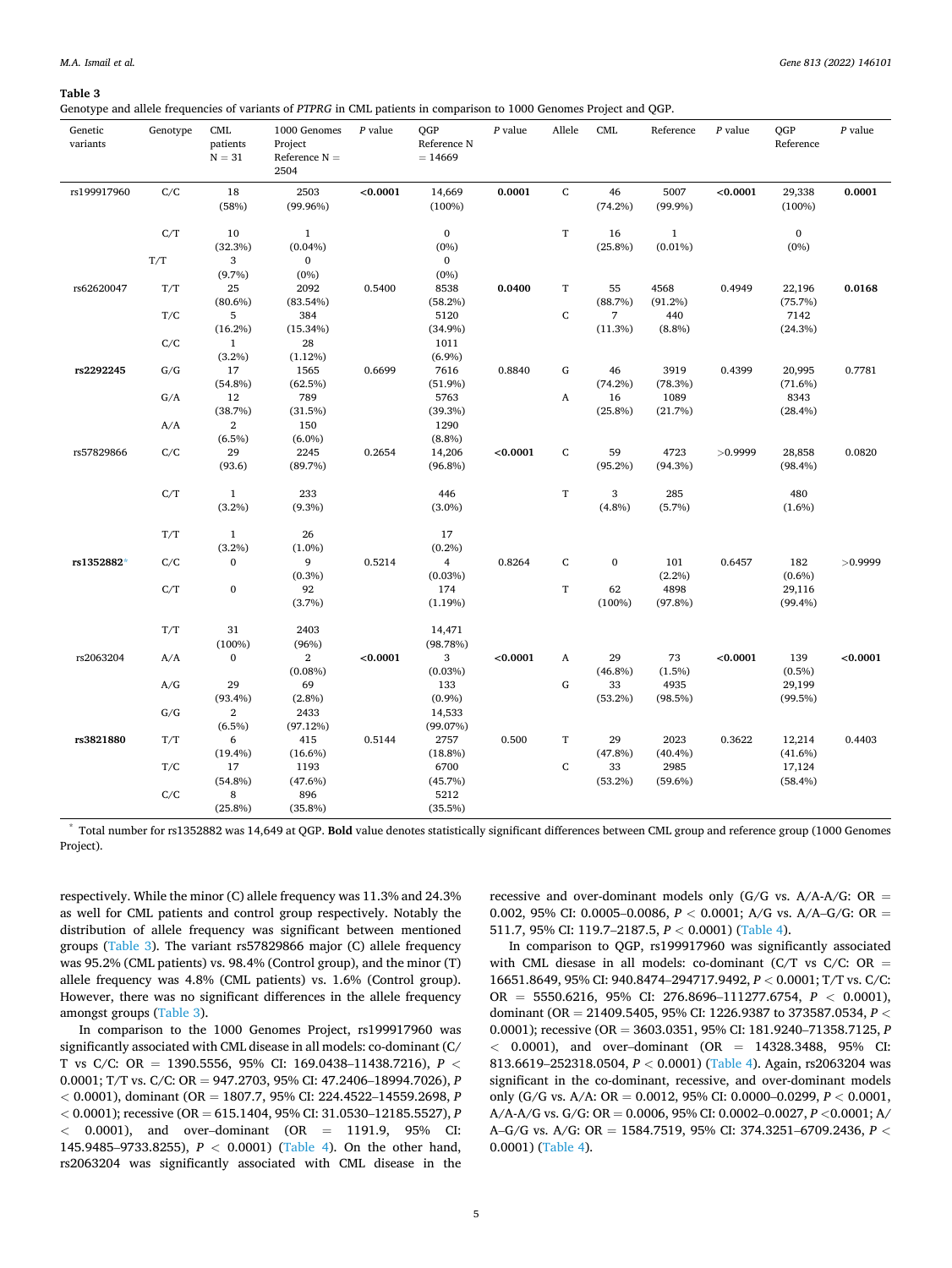#### <span id="page-5-0"></span>**Table 4**

Logistic regression analysis of the association between *PTPRG* variants (rs199917960 and rs2063204) and TKI response in CML patients.

| <b>SNP</b>  | Model             | Genotype      | $*1000$<br>Genomes<br>Project<br>Reference $N =$<br>2504 | $*$ OGP<br>Reference N<br>$= 14669$ | CML<br>patients N<br>$= 31$ | *OR (95% CI)                           | P value  | **OR (95% CI)                            | P value  |
|-------------|-------------------|---------------|----------------------------------------------------------|-------------------------------------|-----------------------------|----------------------------------------|----------|------------------------------------------|----------|
|             | $Co-$<br>dominant | C/C           | 2503 (99.96%)                                            | 14,669<br>$(100\%)$                 | 18<br>$(58.06\%)$           | Reference                              |          | Reference                                |          |
|             |                   | C/T           | $1(0.04\%)$                                              | $0(0\%)$                            | 10<br>(32.26%)              | 1390.5556<br>$(169.0438 - 11438.7216)$ | < 0.0001 | 16651.8649<br>(940.8474-294717.9492)     | < 0.0001 |
|             |                   | T/T           | $0(0\%)$                                                 | $0(0\%)$                            | 3(9.68%)                    | 947.2703<br>$(47.2406 - 18994.7026)$   | < 0.0001 | 5550.6216<br>$(276.8696 - 111277.6754)$  | < 0.0001 |
|             | Dominant          | C/C           | 2503 (99.96%)                                            | 14,669<br>$(100\%)$                 | 18<br>$(58.06\%)$           | Reference                              |          | Reference                                |          |
| rs199917960 |                   | $C/T-T/T$     | $1(0.04\%)$                                              | $0(0\%)$                            | 13<br>$(41.94\%)$           | 1807.7<br>$(224.4522 - 14559.2698)$    | < 0.0001 | 21409.5405 (1226.9387 to<br>373587.0534) | < 0.0001 |
|             | Recessive         | $C/C$ - $C/T$ | 2504 (100%)                                              | 14,669<br>(100%)                    | 28<br>$(90.32\%)$           | Reference                              |          | Reference                                |          |
|             |                   | T/T           | $0(0\%)$                                                 | $0(0\%)$                            | 3(9.68%)                    | 615.1404<br>$(31.0530 - 12185.5527)$   | < 0.0001 | 3603.0351<br>$(181.9240 - 71358.7125)$   | < 0.0001 |
|             | Over<br>dominant  | $C/C-T/T$     | 2503 (99.96%)                                            | 14,669<br>$(100\%)$                 | 21<br>(67.74%)              | Reference                              |          | Reference                                |          |
|             |                   | C/T           | $1(0.04\%)$                                              | $0(0\%)$                            | 10<br>(32.26%)              | 1191.9<br>$(145.9485 - 9733.8255)$     | < 0.0001 | 14328.3488<br>$(813.6619 - 252318.0504)$ | < 0.0001 |
|             | $Co-$<br>dominant | A/A<br>A/G    | $2(0.08\%)$<br>69 (2.76%)                                | $3(0.02\%)$<br>133 (0.91%)          | $0(0\%)$<br>29              | Reference<br>2.1223 (0.0988-45.5729)   | 0.4810   | Reference<br>1.5468 (0.0778-30.7580)     | 0.7749   |
|             |                   | G/G           | 2433 (97.12%)                                            | 14,533<br>(99.07%)                  | (93.55%)<br>2(6.45%)        | $0.0051(0.0002 - 0.1365)$              | 0.0051   | $0.0012(0.0000 - 0.0299)$                | < 0.0001 |
|             | Dominant          | A/A           | $2(0.08\%)$                                              | $3(0.02\%)$                         | $0(0\%)$                    | Reference                              |          | Reference                                |          |
|             |                   | $A/G-G/G$     | 2502 (99.92%)                                            | 14,666<br>(99.98%)                  | 31 (100%)                   | $0.0629(0.0030 - 1.3379)$              | 0.0762   | 0.0150 (0.0008 to 0.2971)                | 0.0058   |
| rs2063204   | Recessive         | $A/A-A/G$     | 71 (2.84%)                                               | 136 (0.93%)                         | 29<br>(93.55%)              | Reference                              |          | Reference                                |          |
|             |                   | G/G           | 2433 (97.16%)                                            | 14,533<br>(99.07%)                  | 2(6.45%)                    | $0.002(0.0005 - 0.0086)$               | < 0.0001 | $0.0006(0.0002 - 0.0027)$                | < 0.0001 |
|             | Over-<br>dominant | $A/A-G/G$     | 2435 (97.24%)                                            | 14,536<br>$(99.09\%)$               | 2(6.45%)                    | Reference                              |          | Reference                                |          |
|             |                   | A/G           | 69 (2.76%)                                               | 133 (0.91%)                         | 29<br>(93.55%)              | 511.7 (119.7-2187.5)                   | < 0.0001 | 1584.7519<br>$(374.3251 - 6709.2436)$    | < 0.0001 |

**Bold** value denotes statistically significant results

## *3.3. Correlation of PTPRG SNPs with overall outcome of CML patients*

Afterwards, the rs199917960 and rs2063204 were investigated amongst the responsive and non-responsive groups. Rs199917960 was significantly associated with non-responders in the co-dominant (T/T vs. C/C: OR = 259.0000 (4.3655 to 15366.1413,  $P = 0.0076$ ), dominant (C/ T-T/T vs. C/C: OR = 32.0667 (1.5981 to 643.4412,  $P = 0.0234$ ), and recessive (T/T vs. C/C- C/T: OR = 51.0000 (2.1489 to 1210.3845, *P* =

0.015) models when compared to the responders group. However, no significant association was observed in the over-dominant model (Table 5). The variant rs2063204 was significantly associated with nonresponsive group in the recessive and over-dominant models (G/G vs. A/ A–A/G: OR = 28.3333 (1.1578 to 693.3716, *P* = 0.0404) and (A/G vs. A/A–G/G: OR = 0.0353 (0.0014 to 0.8637*P* = 0.0404) respectively. However, there were no significant differences in the co-dominant and dominant models in comparison to responsive group (Table 5).

#### **Table 5**

Logistic regression analysis of the association between *PTPRG* variants (rs199917960 and rs2063204) and overall response.

| <b>SNP</b>  | Model         | Genotype      | Non-responders $N = 25$ | Responders $N = 6$ | OR (95% CI)                     | P value |
|-------------|---------------|---------------|-------------------------|--------------------|---------------------------------|---------|
| rs199917960 | Co-dominant   | C/C           | 18 (72%)                | $0(0\%)$           | Reference                       |         |
|             |               | C/T           | 7(28%)                  | 3(50%)             | 17.2667 (0.7917 to 376.5659)    | 0.0701  |
|             |               | T/T           | $0(0\%)$                | 3(50%)             | 259,0000 (4.3655 to 15366.1413) | 0.0076  |
|             | Dominant      | C/C           | 18 (72%)                | $0(0\%)$           | Reference                       |         |
|             |               | $C/T-T/T$     | 7(28%)                  | $6(100\%)$         | 32.0667 (1.5981 to 643.4412)    | 0.0234  |
|             | Recessive     | $C/C$ - $C/T$ | 25 (100%)               | 3(50%)             | Reference                       |         |
|             |               | T/T           | $0(0\%)$                | 3(50%)             | 51,0000 (2.1489 to 1210.3845)   | 0.0150  |
|             | Over-dominant | $C/C-T/T$     | 18 (72%)                | 3(50%)             | Reference                       |         |
|             |               | C/T           | 7(28%)                  | 3(50%)             | 2.5714 (0.4154 to 15.9180)      | 0.3099  |
| rs2063204   | Co-dominant   | A/A           | $0(0\%)$                | $0(0\%)$           | Reference                       |         |
|             |               | A/G           | 25 (100%)               | 4(66.7%)           | 0.1765 (0.0031 to 10.0893)      | 0.4008  |
|             |               | G/G           | $0(0\%)$                | $2(33.3\%)$        | 5.0000 (0.0351 to 711.8657)     | 0.5247  |
|             | Dominant      | A/A           | $0(0\%)$                | $0(0\%)$           | Reference                       |         |
|             |               | $A/G-G/G$     | 25 (100%)               | $6(100\%)$         | 0.2549 (0.0046 to 14.1061)      | 0.5044  |
|             | Recessive     | $A/A-A/G$     | 25 (100%)               | 4 (66.7%)          | Reference                       |         |
|             |               | G/G           | $0(0\%)$                | $2(33.3\%)$        | 28.3333 (1.1578 to 693.3716)    | 0.0404  |
|             | Over-dominant | $A/A-G/G$     | $0(0\%)$                | $2(33.3\%)$        | Reference                       |         |
|             |               | A/G           | 25 (100%)               | 4(66.7%)           | 0.0353 (0.0014 to 0.8637)       | 0.0404  |

**Bold** value denotes statistically significant results.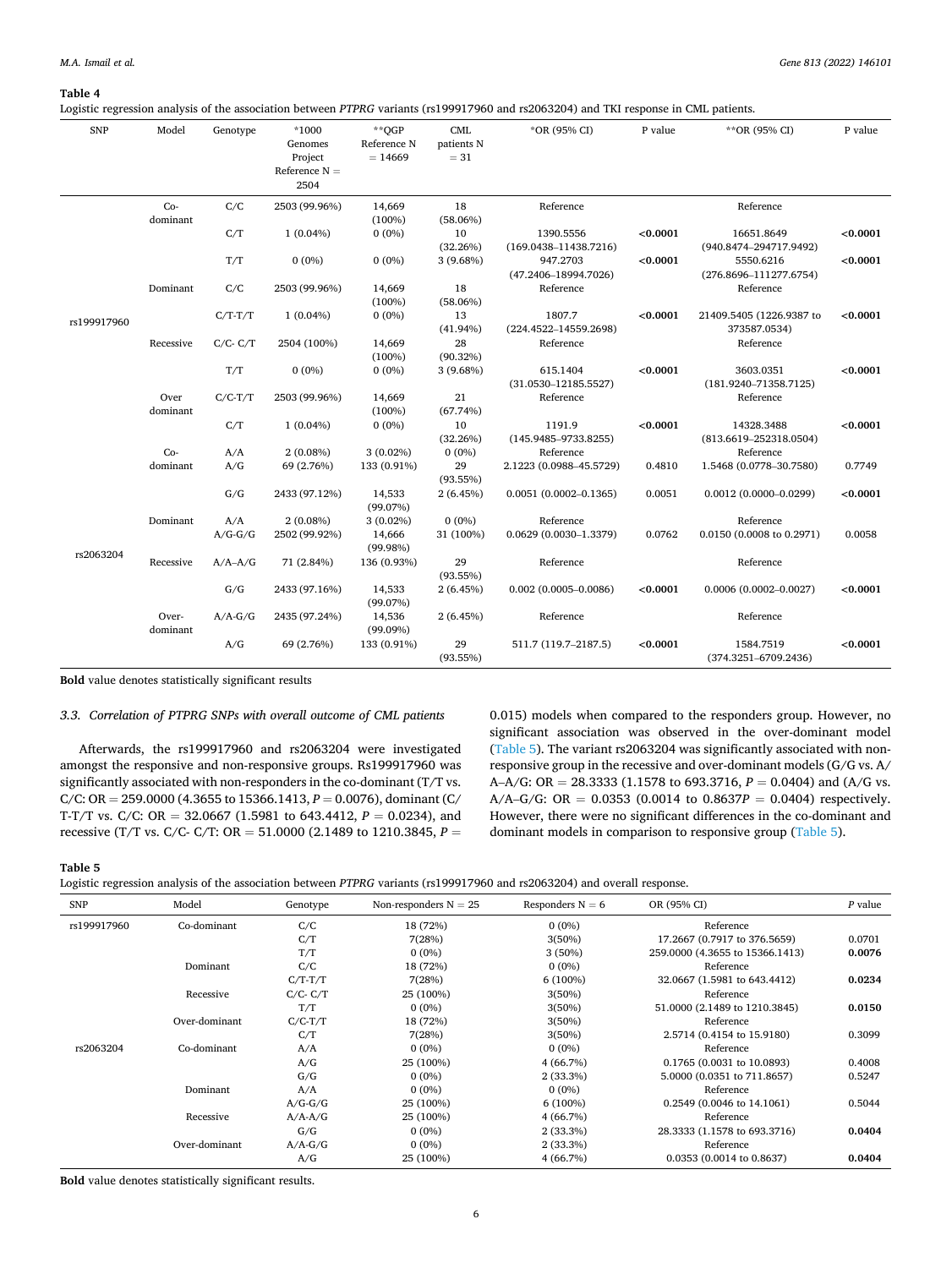#### **4. Discussion**

Despite the great progress that has been made in the treatment of many CML patients with the *BCR-ABL1* TKIs in the past years, drug resistance continues to be a major issue for CML patients, suggesting that the activation of alternative, *BCR-ABL1*-independent survival pathways may be linked to TKI efficacy and disease progression ([Harrington et al.,](#page-7-0)  [2017; Chaitanya et al., 2017; Gullipalli et al., 2013; Boni and Sorio,](#page-7-0)  [2021\)](#page-7-0). While *BCR-ABL1* mutations have been extensively studied, studies on *BCR-ABL1*-independent mechanisms have not received equivalent attention.

In this study, we aimed to identify possible genetic variants in *PTPRG*  that could potentially modulate response to TKIs in CML patients. To our knowledge, the present study is the first to identify homozygous variants in *PTPRG* in association with Imatinib and Nilotinib response among CML patients. Of the 31 CML patients; 6 were TKI-responders; and 25 were TKI-non-responsive. We identified ten variants in *PTPRG*, of which seven were previously annotated and three were novel variants ([Table 2\)](#page-3-0). Of the ten identified *PTPRG* variants, five were distinctive for the TKI-non-responsive CML patient's group [\(Table 2\)](#page-3-0), and six were found to be shared among responders and non-responsive CML patients ([Table 2\)](#page-3-0). None of the identified variants were previously reported in ClinVar database (ncbi.nlm.nih.gov/clinvar).

Variants in the intronic region do not encode proteins. However, intronic variants were reported to influence gene and protien expression ([Thi Tran et al., 2005; Do et al., 2010; Deng et al., 2017;](#page-7-0) [Verhaegh et al.,](#page-8-0)  [2008\)](#page-8-0). In the present study, we were able to identify six intronic variants ([Table 2\)](#page-3-0). A significant difference was observed for the intronic variants rs199917960 and rs2063204 between CML patients in comparison to 1000 Genomes Project as well as the Qatar genome program (Control) ([Tables 3](#page-4-0) and [Table 4](#page-5-0)). These findings were further confirmed when we compared responder and non-responders groups [\(Table 5\)](#page-5-0).

In the present study, the major allele (C) of rs199917960 predominated in the reference group with a frequency of 99.9% in comparison to 74.2% in CML patients' group (*P <*0.0001), whereas the minor allele (T) frequency was 25.8% in the CML group which was significantly higher compared to the reference group (0.01%) (*P <* 0.0005). The percentage of reference allele (C/C) was higher in reference group (99.96%), while the percentage of heterozygous (C/T) allele and c and homozygous alternate allele (T/T) was significantly higher in CML group (C/C: 32.3% and T/T: 9.7%) in comparison to reference group (C/C: 0.04% and T/T: 0%). The variant was significantly associated with CML disease risk in all models [\(Table 4\)](#page-5-0). While in the QGP, the major allele (C) was 100% and the minor allele (T) was absent.

The major allele (A) of rs2063204 variant was found to be significantly predominant in the CML patients' group with an allelic frequency of 46.8% compared to 1.5% in the reference group ([Table 3](#page-4-0)). In contrast, the minor allele (G) frequency was significantly higher in the reference group (98.5%) in comparison to the CML group (53.2%) (*P<* 0.0001). The percentage of reference allele (A/A) and heterozygous allele (A/G) was almost same in reference and CML groups, while the percentage of recessive allele (G/G) was higher in reference group 97.2% in comparison to CML group 6.5 % (*P <* 0.0005). The variant was significantly associated with CML disease risk in the recessive and over-dominant models, however, no significant difference was found in the codominant and dominant models [\(Table 4](#page-5-0)). These findings are in concordance with the database from QGP and may explain the presence of rs2063204 in the responder and non-responder patient groups. Interestingly, the same findings were also obsreved for rs199917960 when we compared the responders to non-responder groups, the variant

was significantly associated with CML disease risk in the recessive and over-dominant models only [\(Table 5\)](#page-5-0).

In the current study, we identified three novel variants, among which one was a frameshift (c.1602-1603insC) that was identified in two patients from the Italian cohort, located in the coding region of *PTPRG*  ([Table 2\)](#page-3-0). The remaining two variants (c.85+14412delC and c.2289- 129delA) are in intronic regions, and both are deletion variants ([Table 2](#page-3-0)). We identified *PTPRG* variants in both cohort groups (Qatar and Italy) that may influence CML responses to TKIs therapy. Of these, we found one homozygous variant (rs1352882; c.2448C*>*T), in the promoter region of *PTPRG* which was identified in all 31 CML patients. In addition, we identified two missense variants (c.1720G*>*A and c.274T*>*C), in the coding region of *PTPRG*. Interestingly, the c.274T*>*C was identified in homozygous alleles in the Italian group, but present in heterozygosity in Qatari group. However, no significant differences were observed, when compared to the 1000 Genomes Project reference (Control).

A limitation of this study was the small sample size. However, this is one of the few studies on *BCR-ABL1*-independent mechanisms and the first study to identify homozygous mutations in *PTPRG* that are associated with Imatinib and Nilotinib response in patients with CML.

## **5. Conclusions**

CML is one the most common type of adult leukemia in the world. In the present study, we intended to identify genetic variants in the *PTPRG*  gene in CML patients from two independent cohorts based on potential related clinical outcomes. Our findings identified variants in *PTPRG* that may act through an indirect resistance mechanism of *BCR-ABL1* to affect TKI response. These findings suggest that *PTPRG* could serve as an independent prognostic tool for CML. The identified variants could influence drug efficacy and disease progression, and thus might help provide a better understanding of mechanisms of resistance.

*In-silico* investigations on the structural changes in the *PTPRG* protein due to the mutation are warranted and will pave the way for understanding molecular mechanisms involved. In addition, further investigations of genetic variants in *PTPRG* gene in a larger group of CML patients are warranted and could lead to design of better therapeutic modalities such as dose elevation or earlier consideration of second and third generation drugs and these can ultimately help to improve the treatment outcomes and long-term prognosis in CML patients. The homozygous variants could affect the *PTPRG* structure causing protein loss of function. However, the pathogenicity of these variants in the *PTPRG* gene is uncertain and requires detailed characterization for functional consequences in appropriate disease models. These findings, provide further support on the importance of *PTPRG* and its variants for optimizing the therapeutic strategies for CML patients.

## **Funding**

This work was supported by the National Priorities Research Program (NPRP) grant number 4-157-3–052.

## **Institutional review board statement**

The study was approved by the Ministry of Public Health and the Institutional Review Board (IRB) at Hamad Medical Corporation-Qatar (Protocol No. 11118/11), Kingston University London's Ethical Committee (UK) and Local Ethics Committee of ASL Nuoro-Italy (Permit Number: 1276).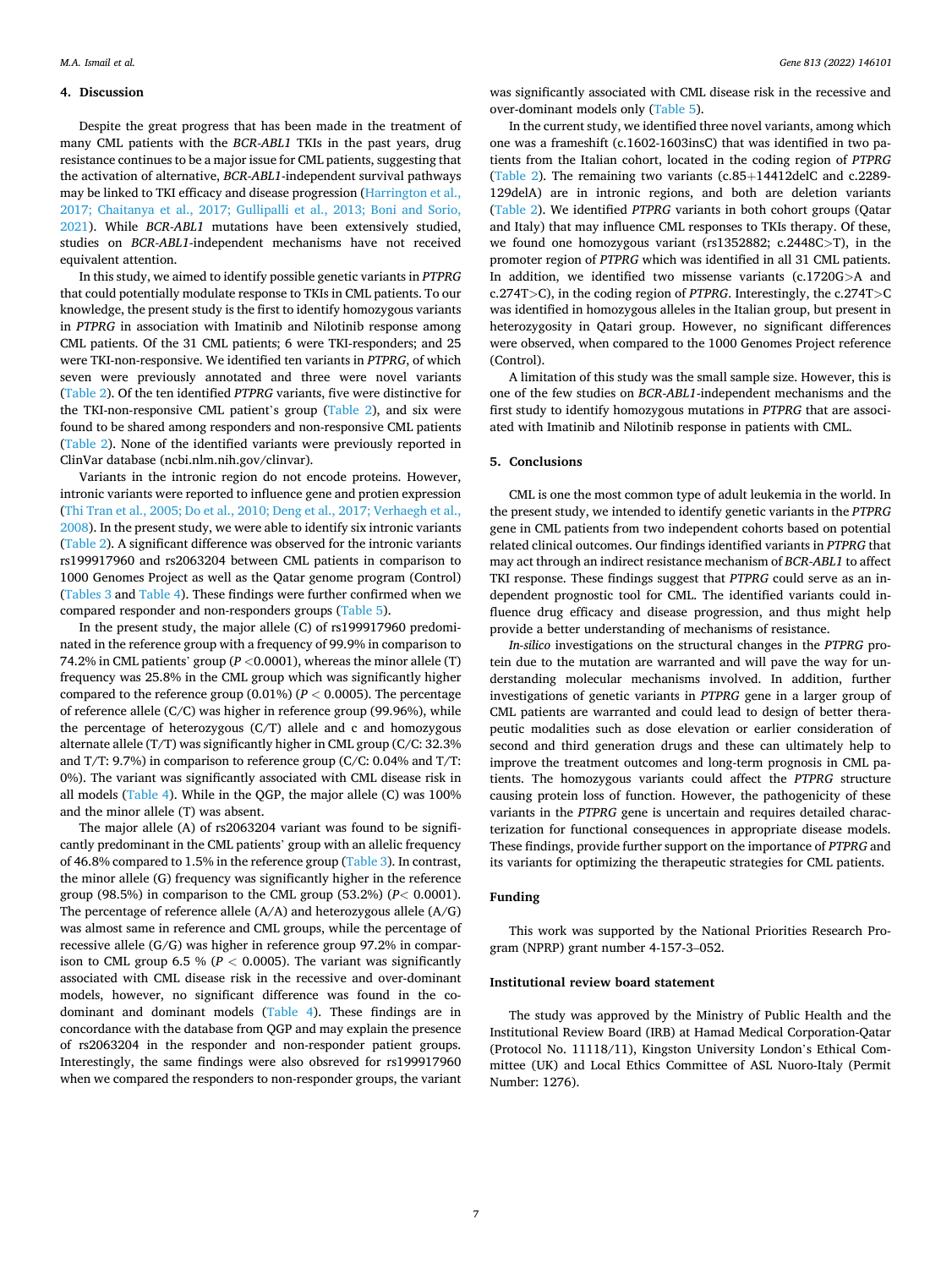#### <span id="page-7-0"></span>**Informed consent statement**

Consent for publication was obtained through ethics approval and consent to participate.

## **Data availability statement**

This is a research article and all data generated or analyzed during this study are included in this published article [and its supplementary information file].

## **Credit authorship contribution statement**

**Mohamed. A. Ismail:** Conceptualization, Data curation, Formal analysis, Investigation, Methodology, Resources, Software, Validation, Visualization, Writing-original draft, Writing-review &editing, Correspondence. **Gheyath K. Nasrallah:** Writing-review &editing, Resources. **Maria Monne:** Writing-review &editing, Resources. **Ali AlSayab:**  Project administration. **Mohamed A. Yassin:** Visualization, Funding acquisition. **Govindarajulu Varadharaj:** Software, Data curation. **Salma Younes:** Resources, Data curation, Writing-review &editing. **Claudio Sorio:** Conceptualization, Writing-review &editing, Funding acquisition. **Richard Cook:** Writing-review &editing. **Helmout Modjtahedi:** Conceptualization, Writing-review &editing. **Nader I. Al-Dewik:** Conceptualization, Data curation, Formal analysis, Investigation, Methodology, Resources, Software, Validation, Funding acquisition, Visualization, Supervision, Writing-original draft, Writing-review &editing, Correspondence.

## **Declaration of Competing Interest**

The authors declare that they have no known competing financial interests or personal relationships that could have appeared to influence the work reported in this paper.

#### **Acknowledgements**

The authors want to thank their respective institutions for their continuous support and and special thanks for the Qatar Biobank (QBB) and Qatar Genome Programme (QGP). The publication of this article is funded by the Qatar National Library, Doha, Qatar.

## **Appendix A. Supplementary material**

The following supplementary materials are available online, Table S1: Primer sequences are manufactured precisely for custom with the Ion Ampliseq Kits and enclose proprietary modifications. Supplementary data to this article can be found online at [https://doi.org/10.1016](https://doi.org/10.1016/j.gene.2021.146101)  [/j.gene.2021.146101.](https://doi.org/10.1016/j.gene.2021.146101)

## **References**

- [Al Thani, A., et al., 2019. Qatar Biobank Cohort Study: Study Design and First Results.](http://refhub.elsevier.com/S0378-1119(21)00696-X/h0005)  [Am. J. Epidemiol. 188 \(8\), 1420](http://refhub.elsevier.com/S0378-1119(21)00696-X/h0005)–1433.
- [Al-Dewik, N.I., et al., 2016. Novel Molecular Findings in Protein Tyrosine Phosphatase](http://refhub.elsevier.com/S0378-1119(21)00696-X/h0010) [Receptor Gamma \(PTPRG\) Among Chronic Myelocytic Leukemia \(CML\) Patients](http://refhub.elsevier.com/S0378-1119(21)00696-X/h0010)  [Studied By Next Generation Sequencing \(NGS\): A Pilot Study in Patients from the](http://refhub.elsevier.com/S0378-1119(21)00696-X/h0010) [State of Qatar and Italy. Blood 128 \(22\), 5427](http://refhub.elsevier.com/S0378-1119(21)00696-X/h0010)–5427.
- [Al-Dewik, N.I., Jewell, A.P., Yassin, M.A., El-Ayoubi, H.R., Morsi, H.M., 2014. Molecular](http://refhub.elsevier.com/S0378-1119(21)00696-X/h0015)  [Monitoring of patients with Chronic Myeloid Leukemia \(CML\) in the state of Qatar:](http://refhub.elsevier.com/S0378-1119(21)00696-X/h0015)  [Optimization of Techniques and Response to Imatinib. QScience Connect \(1\)](http://refhub.elsevier.com/S0378-1119(21)00696-X/h0015).
- [Anna, A., Monika, G., 2018. Splicing mutations in human genetic disorders: examples,](http://refhub.elsevier.com/S0378-1119(21)00696-X/h0020) [detection, and confirmation. J. Appl. Genet. 59 \(3\), 253](http://refhub.elsevier.com/S0378-1119(21)00696-X/h0020)–268.
- [Apperley, J.F., 2007. Part I: mechanisms of resistance to imatinib in chronic myeloid](http://refhub.elsevier.com/S0378-1119(21)00696-X/h0025)  [leukaemia. Lancet Oncol. 8 \(11\), 1018](http://refhub.elsevier.com/S0378-1119(21)00696-X/h0025)–1029.
- [Apperley, J.F., 2007. Part II: management of resistance to imatinib in chronic myeloid](http://refhub.elsevier.com/S0378-1119(21)00696-X/h0030) [leukaemia. Lancet Oncol. 8 \(12\), 1116](http://refhub.elsevier.com/S0378-1119(21)00696-X/h0030)–1128.
- [Asnafi, A.A., Deris Zayeri, Z., Shahrabi, S., Zibara, K., Vosughi, T., 2019. Chronic myeloid](http://refhub.elsevier.com/S0378-1119(21)00696-X/h0035)  [leukemia with complex karyotypes: Prognosis and therapeutic approaches. J. Cell.](http://refhub.elsevier.com/S0378-1119(21)00696-X/h0035) [Physiol. 234 \(5\), 5798](http://refhub.elsevier.com/S0378-1119(21)00696-X/h0035)–5806.
- [Auton, A., et al., 2015. A global reference for human genetic variation. Nature 526](http://refhub.elsevier.com/S0378-1119(21)00696-X/h9000) [\(7571\), 68](http://refhub.elsevier.com/S0378-1119(21)00696-X/h9000)–74.
- [Baccarani, M., Rosti, G., Soverini, S., 2019. Chronic myeloid leukemia: the concepts of](http://refhub.elsevier.com/S0378-1119(21)00696-X/h0045) [resistance and persistence and the relationship with the BCR-ABL1 transcript type.](http://refhub.elsevier.com/S0378-1119(21)00696-X/h0045) [Leukemia 33 \(10\), 2358](http://refhub.elsevier.com/S0378-1119(21)00696-X/h0045)–2364.
- [Boni, C., Sorio, C., 2021. Current Views on the Interplay between Tyrosine Kinases and](http://refhub.elsevier.com/S0378-1119(21)00696-X/h0050)  [Phosphatases in Chronic Myeloid Leukemia. Cancers 13 \(10\), 2311.](http://refhub.elsevier.com/S0378-1119(21)00696-X/h0050)
- [Branford, S., Kim, D.D.H., Apperley, J.F., Eide, C.A., Mustjoki, S., Ong, S.T.,](http://refhub.elsevier.com/S0378-1119(21)00696-X/h0055)  [Nteliopoulos, G., Ernst, T., Chuah, C., Gambacorti-Passerini, C., Mauro, M.J.,](http://refhub.elsevier.com/S0378-1119(21)00696-X/h0055) [Druker, B.J., Kim, D.-W., Mahon, F.-X., Cortes, J., Radich, J.P., Hochhaus, A.,](http://refhub.elsevier.com/S0378-1119(21)00696-X/h0055) [Hughes, T.P., 2019. Laying the foundation for genomically-based risk assessment in](http://refhub.elsevier.com/S0378-1119(21)00696-X/h0055)  [chronic myeloid leukemia. Leukemia 33 \(8\), 1835](http://refhub.elsevier.com/S0378-1119(21)00696-X/h0055)–1850.
- [Chaitanya, P.K., et al., 2017. The Role of Mutation Testing in Patients with Chronic](http://refhub.elsevier.com/S0378-1119(21)00696-X/h0060)  [Myeloid Leukemia in Chronic Phase after Imatinib Failure and Their Outcomes after](http://refhub.elsevier.com/S0378-1119(21)00696-X/h0060)  [Treatment Modification: Single-institutional Experience Over 13 Years. Indian J.](http://refhub.elsevier.com/S0378-1119(21)00696-X/h0060)  [Medical Paediatric Oncol. : Off. J. Indian Soc. Medical Paediatric Oncol. 38 \(3\), 328.](http://refhub.elsevier.com/S0378-1119(21)00696-X/h0060)
- [Chandrasekhar, C., Kumar, P.S., Sarma, P., 2019. Novel mutations in the kinase domain](http://refhub.elsevier.com/S0378-1119(21)00696-X/h0065)  [of BCR-ABL gene causing imatinib resistance in chronic myeloid leukemia patients.](http://refhub.elsevier.com/S0378-1119(21)00696-X/h0065)  [Sci. Rep. 9 \(1\), 2412.](http://refhub.elsevier.com/S0378-1119(21)00696-X/h0065)
- [Della Peruta, M., et al., 2010. Protein tyrosine phosphatase receptor type gamma is a](http://refhub.elsevier.com/S0378-1119(21)00696-X/h0070) [functional tumor suppressor gene specifically downregulated in chronic myeloid](http://refhub.elsevier.com/S0378-1119(21)00696-X/h0070)  [leukemia. Cancer Res. 70 \(21\), 8896](http://refhub.elsevier.com/S0378-1119(21)00696-X/h0070)–8906.
- [Deng, N.A., Zhou, H., Fan, H., Yuan, Y., 2017. Single nucleotide polymorphisms and](http://refhub.elsevier.com/S0378-1119(21)00696-X/h0075) [cancer susceptibility. Oncotarget 8 \(66\), 110635](http://refhub.elsevier.com/S0378-1119(21)00696-X/h0075)–110649.
- [Do, T.N., Ucisik-Akkaya, E., Davis, C.F., Morrison, B.A., Dorak, M.T., 2010. An intronic](http://refhub.elsevier.com/S0378-1119(21)00696-X/h0080)  [polymorphism of IRF4 gene influences gene transcription in vitro and shows a risk](http://refhub.elsevier.com/S0378-1119(21)00696-X/h0080) [association with childhood acute lymphoblastic leukemia in males. BBA 1802 \(2\),](http://refhub.elsevier.com/S0378-1119(21)00696-X/h0080)  292–[300](http://refhub.elsevier.com/S0378-1119(21)00696-X/h0080).
- [Gover-Proaktor, A., Granot, G., Pasmanik-Chor, M., Pasvolsky, O., Shapira, S., Raz, O.,](http://refhub.elsevier.com/S0378-1119(21)00696-X/h0085)  [Raanani, P., Leader, A., 2019. Bosutinib, dasatinib, imatinib, nilotinib, and ponatinib](http://refhub.elsevier.com/S0378-1119(21)00696-X/h0085)  differentially affect the vascular molecular pathways and functionality of human [endothelial cells. Leuk. Lymphoma 60 \(1\), 189](http://refhub.elsevier.com/S0378-1119(21)00696-X/h0085)–199.
- [Gullipalli, M., et al., 2017. Imatinib dose hike in suboptimal response and failure in CML](http://refhub.elsevier.com/S0378-1119(21)00696-X/h0095)  [CP: Results from a developing nation. J. Clin. Oncol. 31 \(15\\_suppl\), 1](http://refhub.elsevier.com/S0378-1119(21)00696-X/h0095).
- [Harrington, P., Kizilors, A., de Lavallade, H., 2017. The Role of Early Molecular Response](http://refhub.elsevier.com/S0378-1119(21)00696-X/h0100)  [in the Management of Chronic Phase CML. Current Hematol. Malignancy Reports 12](http://refhub.elsevier.com/S0378-1119(21)00696-X/h0100)  [\(2\), 79](http://refhub.elsevier.com/S0378-1119(21)00696-X/h0100)–84.
- [He, R.-J., Yu, Z.-H., Zhang, R.-y., Zhang, Z.-Y., 2014. Protein tyrosine phosphatases as](http://refhub.elsevier.com/S0378-1119(21)00696-X/h0105)  [potential therapeutic targets. Acta Pharmacol. Sin. 35 \(10\), 1227](http://refhub.elsevier.com/S0378-1119(21)00696-X/h0105)–1246.
- [Hendriks, W.J.A.J., Elson, A., Harroch, S., Pulido, R., Stoker, A., den Hertog, J., 2013.](http://refhub.elsevier.com/S0378-1119(21)00696-X/h0110) [Protein tyrosine phosphatases in health and disease. FEBS J. 280 \(2\), 708](http://refhub.elsevier.com/S0378-1119(21)00696-X/h0110)–730.
- [Hendriks, W.J.A.J., Pulido, R., 2013. Protein tyrosine phosphatase variants in human](http://refhub.elsevier.com/S0378-1119(21)00696-X/h0115)  [hereditary disorders and disease susceptibilities. BBA 1832 \(10\), 1673](http://refhub.elsevier.com/S0378-1119(21)00696-X/h0115)-1696.
- [Hochhaus, A., 2006. Chronic myelogenous leukemia \(CML\): resistance to tyrosine kinase](http://refhub.elsevier.com/S0378-1119(21)00696-X/h0120)  [inhibitors. Ann. Oncol. 17 \(Suppl 10\), x274](http://refhub.elsevier.com/S0378-1119(21)00696-X/h0120)–x279.
- [Ismail, M., et al., 2018. Studying Methylation Status of Protein Tyrosine Phosphatase](http://refhub.elsevier.com/S0378-1119(21)00696-X/h0125)  [Receptor Gamma \(PTPRG\) in Chronic Myeloid Leukemia Patients in the State of](http://refhub.elsevier.com/S0378-1119(21)00696-X/h0125)  [Qatar. Blood 132 \(Supplement 1\), 5124](http://refhub.elsevier.com/S0378-1119(21)00696-X/h0125)–5124.
- [Ismail, M.A., Samara, M., Al Sayab, A., Alsharshani, M., Yassin, M.A., Varadharaj, G.,](http://refhub.elsevier.com/S0378-1119(21)00696-X/h0130)  [Vezzalini, M., Tomasello, L., Monne, M., Morsi, H., Qoronfleh, M.W., Zayed, H.,](http://refhub.elsevier.com/S0378-1119(21)00696-X/h0130) [Cook, R., Sorio, C., Modjtahedi, H., Al-Dewik, N.I., 2020. Aberrant DNA methylation](http://refhub.elsevier.com/S0378-1119(21)00696-X/h0130)  [of PTPRG as one possible mechanism of its under-expression in CML patients in the](http://refhub.elsevier.com/S0378-1119(21)00696-X/h0130)  [State of Qatar. Mol. Genet. Genomic Med. 8 \(10\)](http://refhub.elsevier.com/S0378-1119(21)00696-X/h0130).
- [Ismail, M.A., Vezzalini, M., Morsi, H., Abujaber, A., Al Sayab, A., Siveen, K., Yassin, M.A.,](http://refhub.elsevier.com/S0378-1119(21)00696-X/h0135)  [Monne, M., Samara, M., Cook, R., Sorio, C., Modjtahedi, H., Al-Dewik, N.I., 2021.](http://refhub.elsevier.com/S0378-1119(21)00696-X/h0135)  [Predictive value of tyrosine phosphatase receptor gamma for the response to](http://refhub.elsevier.com/S0378-1119(21)00696-X/h0135)  [treatment tyrosine kinase inhibitors in chronic myeloid leukemia patients. Sci. Rep.](http://refhub.elsevier.com/S0378-1119(21)00696-X/h0135)  [11 \(1\), 8833.](http://refhub.elsevier.com/S0378-1119(21)00696-X/h0135)
- [Jabbour, E., Kantarjian, H., 2020. Chronic myeloid leukemia: 2020 update on diagnosis,](http://refhub.elsevier.com/S0378-1119(21)00696-X/h0140)  [therapy and monitoring. Am. J. Hematol. 95 \(6\), 691](http://refhub.elsevier.com/S0378-1119(21)00696-X/h0140)–709.
- [Khokhar, S.K., et al., 2011. Evaluation of Maxwell\(R\) 16 for automated DNA extraction](http://refhub.elsevier.com/S0378-1119(21)00696-X/h0145)  [from whole blood and formalin-fixed paraffin embedded \(FFPE\) tissue. Clin. Chem.](http://refhub.elsevier.com/S0378-1119(21)00696-X/h0145)  [Lab. Med. 50 \(2\), 267](http://refhub.elsevier.com/S0378-1119(21)00696-X/h0145)–272.
- [Meenakshi Sundaram, D.N., Jiang, X., Brandwein, J.M., Valencia-Serna, J., Remant, K.C.,](http://refhub.elsevier.com/S0378-1119(21)00696-X/h0150)  Uludağ, H., 2019. Current outlook on drug resistance in chronic myeloid leukemia [\(CML\) and potential therapeutic options. Drug Discov Today 24 \(7\), 1355](http://refhub.elsevier.com/S0378-1119(21)00696-X/h0150)–1369.
- [Milojkovic, D., Apperley, J., 2009. Mechanisms of Resistance to Imatinib and Second-](http://refhub.elsevier.com/S0378-1119(21)00696-X/h0155)[Generation Tyrosine Inhibitors in Chronic Myeloid Leukemia. Clin. Cancer Res. 15,](http://refhub.elsevier.com/S0378-1119(21)00696-X/h0155)  [7519](http://refhub.elsevier.com/S0378-1119(21)00696-X/h0155)–7527.
- [Redaelli, S., Mologni, L., Rostagno, R., Piazza, R., Magistroni, V., Ceccon, M., Viltadi, M.,](http://refhub.elsevier.com/S0378-1119(21)00696-X/h0160)  [Flynn, D., Gambacorti-Passerini, C., 2012. Three novel patient-derived BCR/ABL](http://refhub.elsevier.com/S0378-1119(21)00696-X/h0160) [mutants show different sensitivity to second and third generation tyrosine kinase](http://refhub.elsevier.com/S0378-1119(21)00696-X/h0160) [inhibitors. Am. J. Hematol. 87 \(11\), E125](http://refhub.elsevier.com/S0378-1119(21)00696-X/h0160)–E128.
- [Soverini, S., Bassan, R., Lion, T., 2019. Treatment and monitoring of Philadelphia](http://refhub.elsevier.com/S0378-1119(21)00696-X/h0165) [chromosome-positive leukemia patients: recent advances and remaining challenges.](http://refhub.elsevier.com/S0378-1119(21)00696-X/h0165)  [J. Hematol. Oncol. 12 \(1\), 1](http://refhub.elsevier.com/S0378-1119(21)00696-X/h0165)–14.
- [Thi Tran, H.T., Takeshima, Y., Surono, A., Yagi, M., Wada, H., Matsuo, M., 2005. A G-to-](http://refhub.elsevier.com/S0378-1119(21)00696-X/h0170)[A transition at the fifth position of intron-32 of the dystrophin gene inactivates a](http://refhub.elsevier.com/S0378-1119(21)00696-X/h0170) [splice-donor site both in vivo and in vitro. Mol. Genet. Metab. 85 \(3\), 213](http://refhub.elsevier.com/S0378-1119(21)00696-X/h0170)–219.
- [Tonks, N.K., 2006. Protein tyrosine phosphatases: from genes, to function, to disease.](http://refhub.elsevier.com/S0378-1119(21)00696-X/h0175) [Nat. Rev. Mol. Cell Biol. 7 \(11\), 833](http://refhub.elsevier.com/S0378-1119(21)00696-X/h0175)–846.
- [Vaidya, S., et al., 2015. Evolution of BCR/ABL gene mutation in CML is time dependent](http://refhub.elsevier.com/S0378-1119(21)00696-X/h0180)  [and dependent on the pressure exerted by tyrosine kinase inhibitor. PLoS ONE 10,](http://refhub.elsevier.com/S0378-1119(21)00696-X/h0180) [e0114828.](http://refhub.elsevier.com/S0378-1119(21)00696-X/h0180)
- Vaz-Drago, R., Custódio, N., Carmo-Fonseca, M., 2017. Deep intronic mutations and [human disease. Hum. Genet. 136 \(9\), 1093](http://refhub.elsevier.com/S0378-1119(21)00696-X/h0185)–1111.